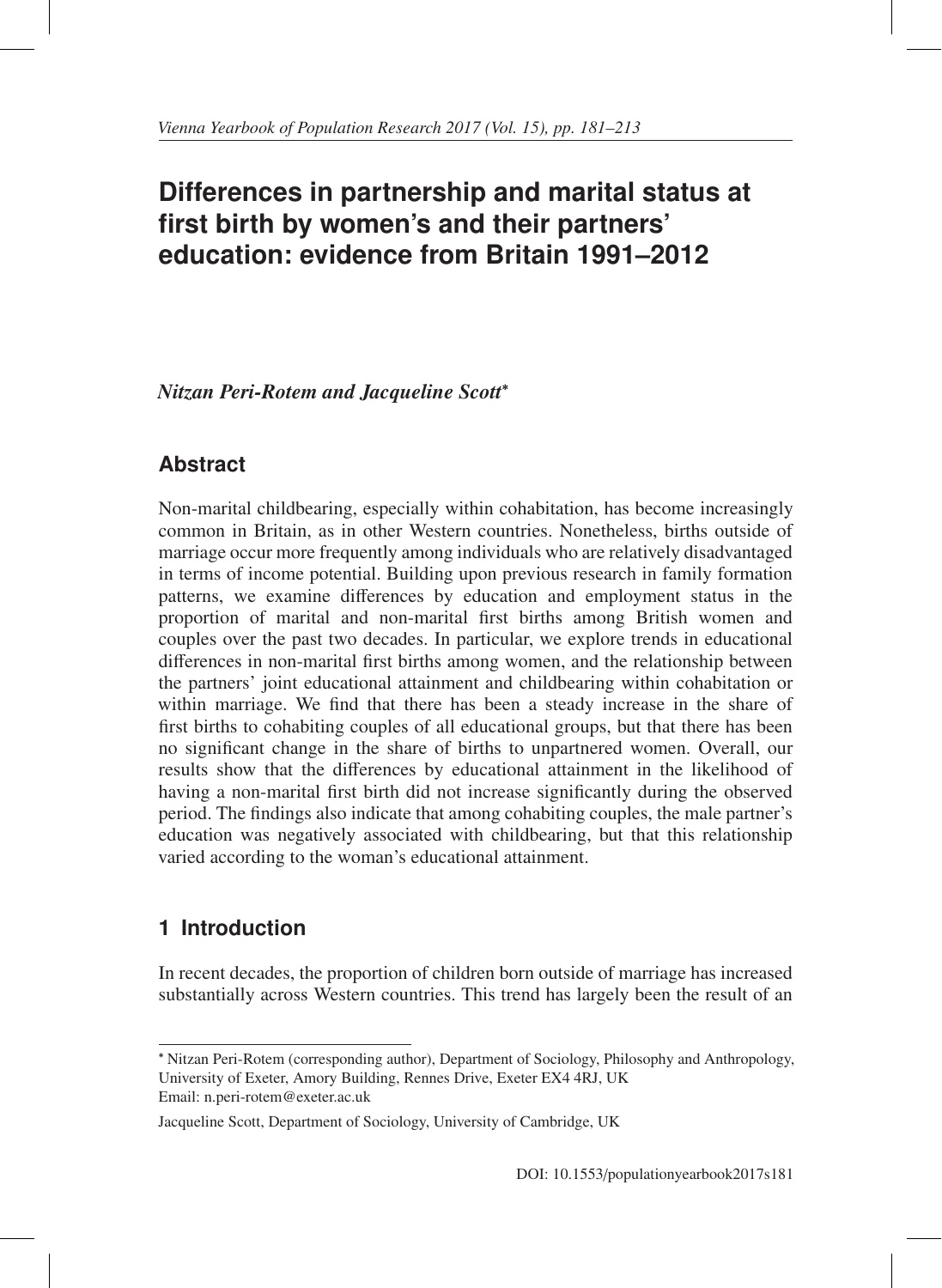increase in childbearing within cohabitation (Perelli-Harris et al. 2010; Wu et al. 2001). While Britain has tended to have lower levels of non-marital births than the Nordic countries, this share has increased rapidly in recent years, from 12% in 1980 to nearly half of all births currently (ONS 2015). The majority of these births are to cohabiting couples. Indeed, in recent years, just under one-third of all births in England and Wales have been to cohabiting couples (Berrington and Stone 2015).

The partnership context of childbearing in Britain is of particular interest, as the profile of non-marital childbirth in the UK is closer to the pattern observed in the United States than in the rest of Europe. Like the US, Britain has a relatively high rate of teenage pregnancy as well as a high proportion of births to single women not in a live-in partnership (Perelli-Harris et al. 2012; Sigle-Rushton 2008). Thus, at the beginning of the 2000s, 16% of first births in the UK – but only 5% of first births in Norway and France and 3% of first births in the Netherlands – were to a mother without a co-resident partner (Perelli-Harris et al. 2010, 786–787).

In the UK, rates of non-marital childbearing – whether to an unpartnered woman or a cohabitating couple – are disproportionately high among individuals with lower levels of educational attainment; perhaps because they have relatively poor marriage market prospects (Ermisch 2001, 2008). Moreover, these educational differences are more pronounced in the UK than in other European countries, as a comparative study on women's educational gradient of childbearing within cohabitation has shown (Perelli-Harris et al. 2010). In addition, cohabiting couples with children have been found to have lower levels of union stability in the UK than in many other European countries (Kiernan 2004; Perelli-Harris et al. 2012).

It should be noted that in the UK, the negative educational gradient of childbearing within cohabitation (unlike of unpartnered births) was less marked before the early 2000s, as the overall rates of births to cohabiting couples were relatively low (Perelli-Harris et al. 2010). Whether these differences have increased since this time remains unclear. Moreover, we know surprisingly little about the extent to which the male partner's or both partners' educational and employment characteristics are predictors of non-marital childbirth. While the vast majority of births still occur within a co-residential union, be it marriage or cohabitation; most studies on the marital context of childbearing have focused exclusively on women (Perelli-Harris and Gerber 2011; Perelli-Harris et al. 2010). Ignoring the role of men in these processes could obscure the full picture of the relationship between non-marital childbearing and the partners' educational and employment prospects for two main reasons: first, the characteristics of each partner may affect the reproductive decision-making process independently; and, second, these characteristics may interact to yield different fertility behaviours (Nitsche et al. 2015). Education in particular is likely to play an important role in childbearing within and outside of marriage, as it is linked to delayed fertility, and is a strong predictor of long-term earning capacity (Ní Bhrolcháin and Beaujouan 2012).

In the first part of this paper, we explore trends over the past two decades in the relationship between women's partnership status and educational and employment characteristics at the time of the first birth. In this analysis, we distinguish between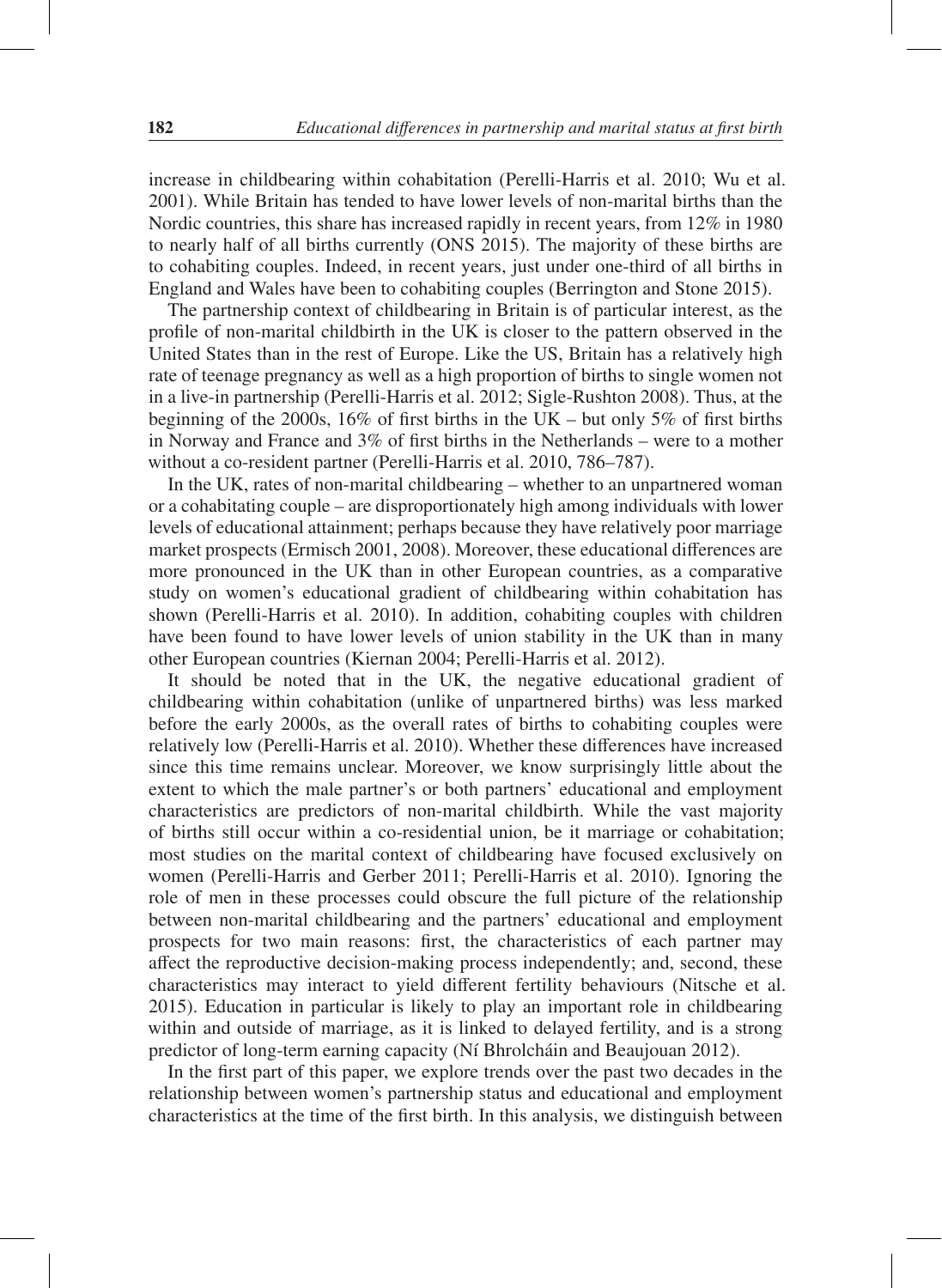married, cohabiting, and unpartnered women. In the second part of this paper, we analyse couples in a co-residential union in order to examine how both partners' educational and employment characteristics are associated with their marital status at first birth, with a particular focus on couples' joint educational characteristics.

Because of the link between unmarried parenthood and negative consequences both for mothers and children, policy-makers tend to devote considerable attention to the partnership context at birth. Not surprisingly, studies from Britain (Ermisch 2001) and the US (Wu et al. 2001) have shown that children born to cohabiting parents, and especially those born outside of a live-in partnership, are likely to spend more of their childhood in a single-parent family. Furthermore, there is a large body of evidence, mainly from the US, showing that compared to children born within marriage, children born outside of marriage are at higher risk of living in poverty, and are disadvantaged in terms of health, education, and other measures of social development (Brown 2010; Harkness et al. 2012; Kiernan and Smith 2003; McLanahan 2011).

It should be noted that there is a debate about whether a mother's partnership status at birth has a causal effect on her future social and economic outcomes, or whether these outcomes are consequences of the woman's selection into marriage or cohabitation (Goodman and Greaves 2010; Harkness et al. 2012). Previous studies have shown that in the UK, cohabiting mothers are considerably younger, are less educated, and are less likely to be in paid employment than married mothers (Berrington and Stone 2015; Kiernan et al. 2011). In addition, cohabiting couple families are more likely than married families to consist of two parents who are non-employed or in education, and to live in rented housing (Berrington and Stone 2015).

Regardless of whether the relationship between the mother's partnership status at birth and her children's outcomes is causal or is the result of selection, it is important to understand how the partners' educational and employment characteristics can shape whether the birth is to married or cohabiting parents or to a single mother, and how these trends have changed over time. In this study, we focus on first births. Because a larger share of first than of higher order births occur outside of marriage (Kiernan 2004), first births are more relevant than subsequent births for analysing educational differences in non-marital childbearing. Parental marital status at the time of childbirth matters, as it is a particularly strong indicator of future outcomes for mothers and children (Brown 2010; McLanahan 2011) – even though marital status can, of course, change from conception to birth, or after the child is born. However, previous research for the UK on marital transitions around the time of the first birth has shown that during the 1990s and the early 2000s, more than 80% of women who had their first birth within cohabitation were still cohabiting one year after the birth (Perelli-Harris et al. 2009).

In the following, we review the theoretical background for the increase in nonmarital childbearing in Western countries, and describe the family formation trends by educational status in Britain. Based on this review, we formulate the study hypotheses. We then present a description of the data and methods used in this study,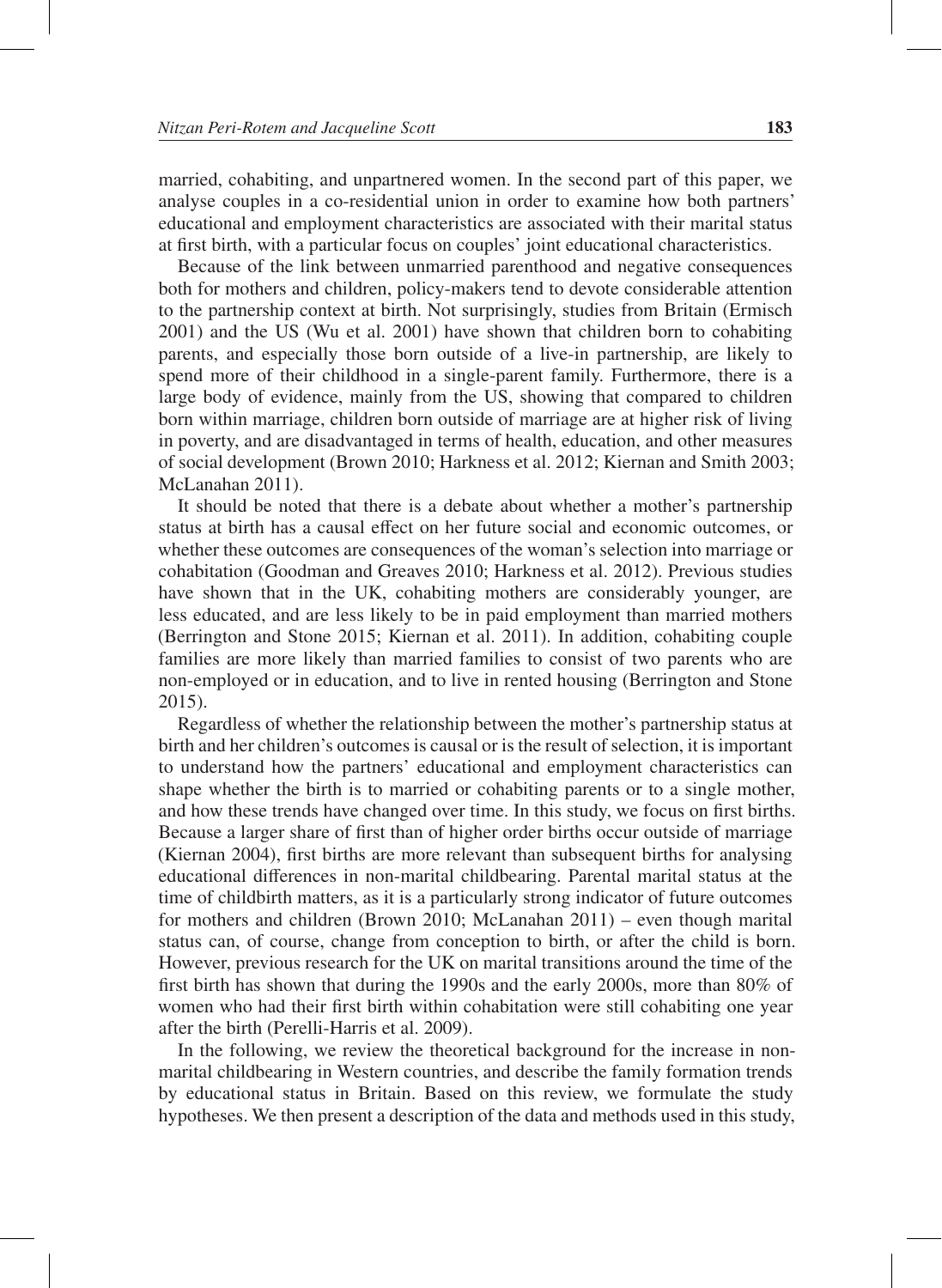followed by a summary of the findings. Finally, we discuss our results, comparing them to the findings of previous literature.

## **2 Background: the social context of non-marital childbearing**

Historically, childbearing outside of wedlock occurred mainly among the less advantaged segments of society, including among landless and unskilled labourers who could not afford to marry (Kiernan 2004; Laslett et al. 1980). However, the sharp increase in childbearing within cohabitation in the latter half of the  $20<sup>th</sup>$ century has been attributed to additional social forces, including shifts in family attitudes and the increasing economic independence of women (Bumpass 1990; Lesthaeghe 2010). According to the second demographic transition (SDT) theory, a combination of economic and social developments, including increases in education and accelerating secularisation and individualisation, have laid the groundwork for the rise in non-traditional family behaviours, such as cohabitation and extramarital births (Lesthaeghe 2010; Lesthaeghe and Surkyn 1988). Since education is one of the engines that drive normative change, the better educated are expected to be at the vanguard of these new family behaviours (Lesthaeghe and Surkyn 1988).

There is, however, little empirical support for this assumption made by proponents of the SDT. Although in some countries, such as in France, highly educated women have initiated the increase in childbearing within cohabitation; in many European countries and in the US, less educated women are more likely than their better educated peers to have a child within cohabitation (Lundberg and Pollak 2013; Perelli-Harris et al. 2010; Perelli-Harris and Gerber 2011). It has therefore been argued that the liberalisation of family norms is not sufficient for explaining the rapid increase in childbirth within cohabitation (Perelli-Harris et al. 2010), and that processes of globalisation and increasing economic uncertainty have also contributed substantially to this trend. Thus, when levels of job insecurity and of uncertainty about the future are high, cohabitation provides a reversible and less constraining alternative to marriage, especially for individuals with fewer skills and resources (Mills and Blossfeld 2005; Perelli-Harris et al. 2010).

The increased fragility of men's economic position in particular may explain the delay or the retreat from marriage and the increase in non-marital births. Oppenheimer and colleagues (Oppenheimer 2003; Oppenheimer et al. 1997) have observed that because men continue to play an important economic role in the family from both a normative and a behavioural perspective, a man with a low or unstable income would likely be seen as a less desirable marriage partner. On the other hand, uncertainty about a man's employment prospects is more tolerable in the context of cohabitation, since cohabitation is often seen as a trial stage before marriage, and the costs of breaking up a cohabiting union are lower than the costs associated with divorce (Ermisch and Francesconi 2000; Oppenheimer 2003). Empirical studies have indicated that a man's ability to fulfil the role of provider remains an important prerequisite for marriage in the United States (Gibson-Davis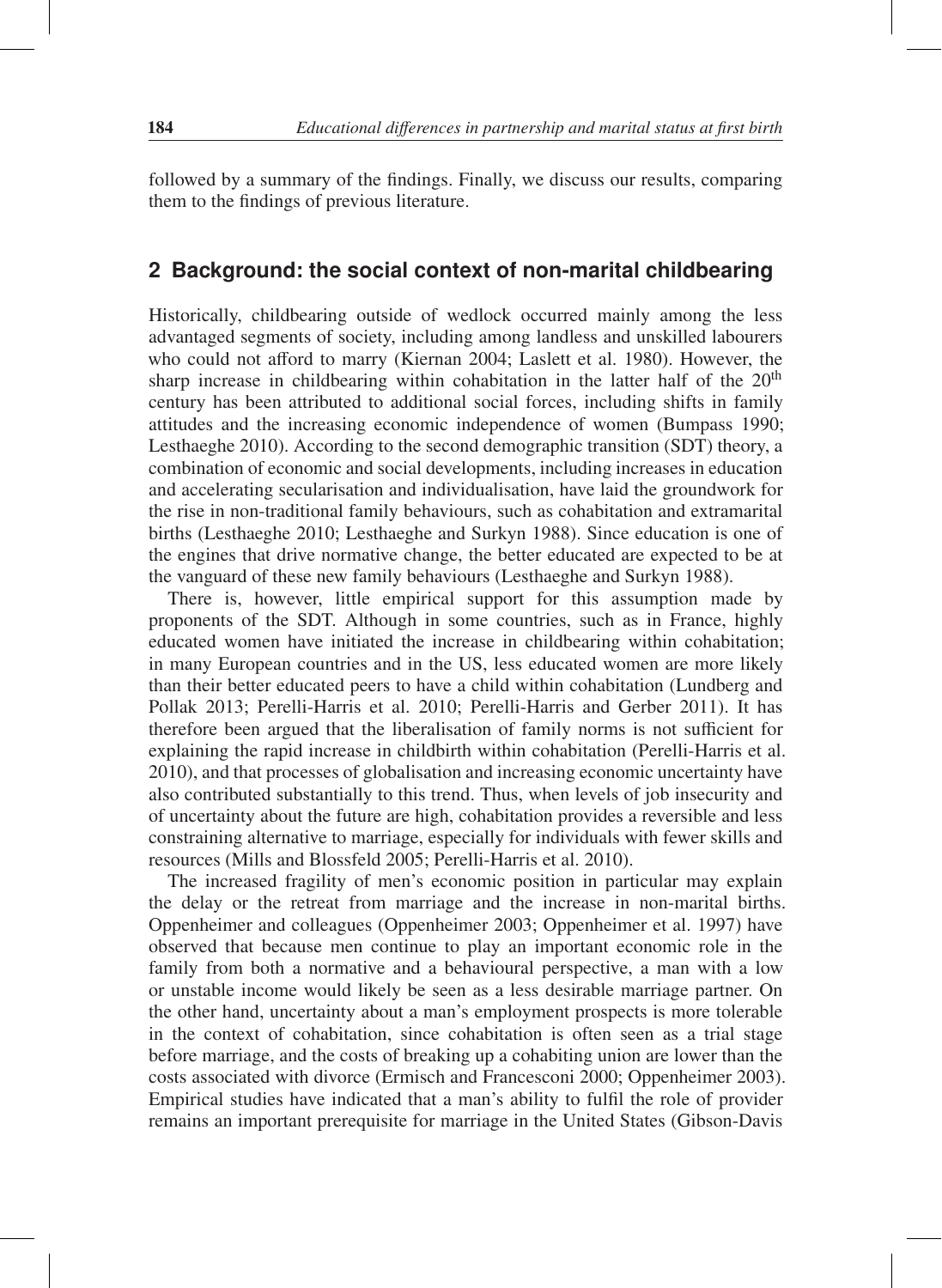et al. 2005; Sassler et al. 2014), as well as in European countries with relatively high levels of gender egalitarianism, such as Norway and Sweden (Wiik et al. 2010). Provided the public benefits available to lone mothers (and/or the father's contributions) are sufficient, a woman might view childbearing outside of marriage as preferential to remaining single and childless (Ermisch 2008). Thus, according to Ermisch's theory of the marriage market search, childbearing outside of marriage can be seen as a rational choice that is based on the perceived costs of and gains from unmarried parenthood relative to other alternatives. For example, if a less educated woman's marriage market prospects are poor because she is likely to partner with a similarly disadvantaged man, she may prefer to have a child before marriage, rather than delaying childbearing until she can find a suitable marriage partner (Ermisch 2003, 2008).

Studies for the US have pointed to an increasing divide in family formation patterns based on education and social class. McLanahan (2004) has argued that the changes associated with the second demographic transition – such as the rise in cohabitation and divorce and the decoupling of marriage and childbearing – have followed diverging routes among the advantaged and the disadvantaged populations. Thus, while women with better opportunities typically follow a trajectory of later motherhood, or of waiting to have children until they have accumulated more resources and established a stable union; women with relatively poor prospects tend to have their first child at an earlier age, and while in a less stable union. Although cohabitation has become a socially acceptable living arrangement among all social groups, less educated women are more likely than their better educated counterparts to bear and raise children within cohabitation; whereas college educated women tend to cohabit before marriage, but to marry before having children. Thus, marriage and parenthood remain closely linked among the better educated (Lundberg and Pollak 2013). Similarly, qualitative studies from the UK have shown that the norms and the expectations of family formation differ by social group. For example, Berrington et al. (2015a) found that while levels of acceptance of non-marital childbearing have been increasing in the UK, highly educated individuals continue to prefer the more traditional sequence of getting married before having children. By contrast, less educated individuals are more likely to opt for non-marital expressions of commitment, such as buying a house and having children together. However, whether the UK is following the pattern of the increasing divergence in family formation trends observed in the US remains unclear.

## **3 Education and family formation patterns in Britain**

In Britain, the relationship between education and union formation patterns has varied by birth cohort and over time. While better educated women pioneered cohabitation in Britain during the 1970s and the 1980s, less educated women eventually caught up (Ermisch 2008; Ní Bhrolcháin and Beaujouan 2013). Nonetheless, marriage rates have been continuously higher among less educated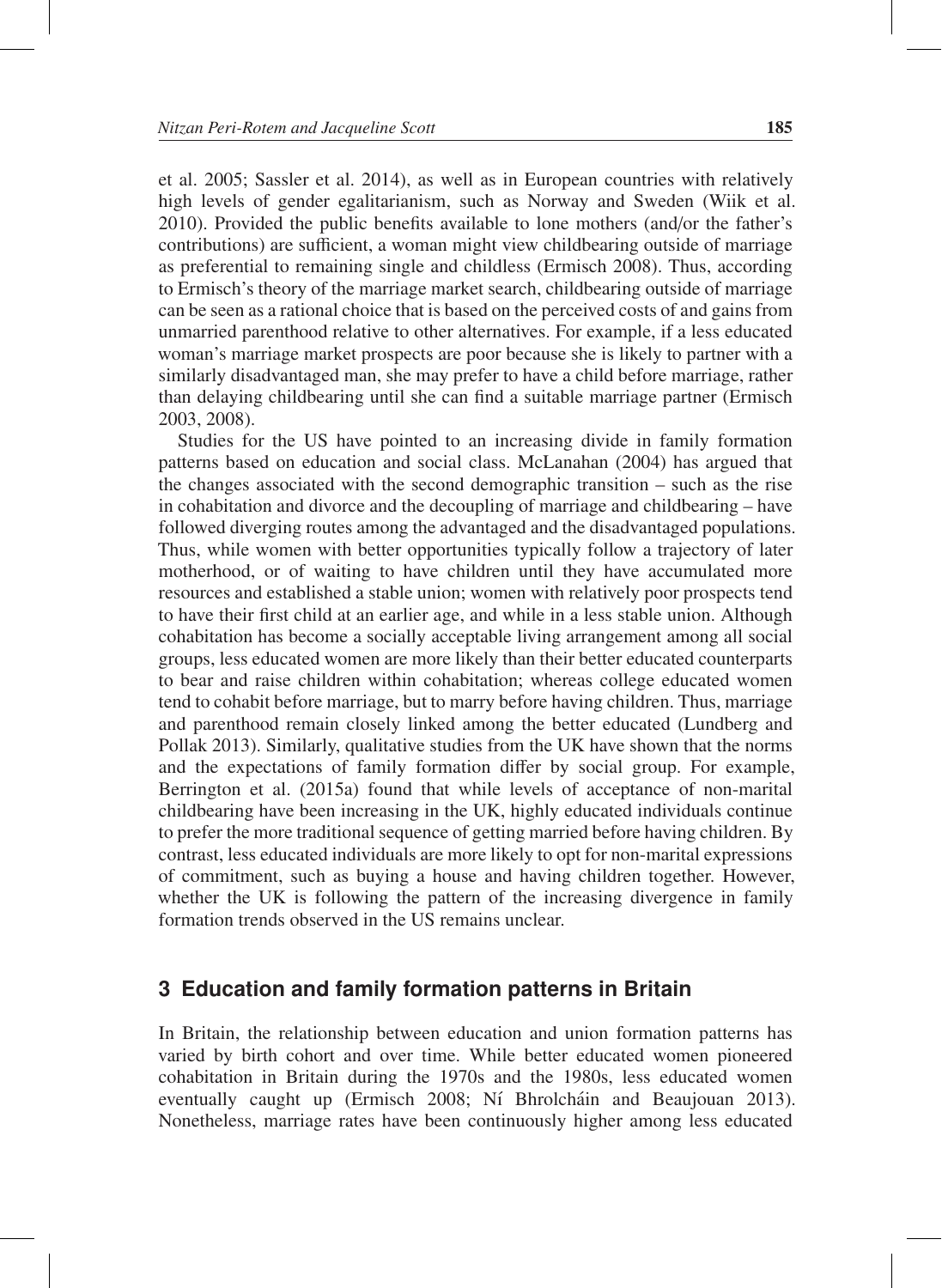than better educated women, although this gap is partly due to the tendency of better educated women to delay marriage (ibid). It should, however, be noted that while highly educated women initially had higher cohabitation rates, levels of childbearing within cohabitation were lower before the 1990s than in the 2000s, with no clear educational gradient (Perelli-Harris et al. 2010).

In recent decades, the proportion of women with higher education has increased substantially; a trend that has led to a reversal of the educational gender gap among recent cohorts in the UK, as well as in many other countries (Vincent-Lancrin 2008). This change could lead to a mating squeeze; i.e. to a shortage of potential partners for highly educated women, since women tend to marry men who are at least as educated as they are (while men tend to marry women who are at most as educated as they are) (Van Bavel 2012). Alternatively, it has been suggested that an increase in gender symmetry in education and earning capacity would raise the desirability of highly educated women as marriage partners, since their contribution to the household income may be expected to be greater than in the past (Blossfeld and Müller 2002). Indeed, recent studies from Europe and other developed countries have suggested that there has been a decline in traditional marriage unions in which the man is better educated than the woman, and an increase in married couples in which the woman is better educated than the man (Esteve et al. 2012; Grow and Van Bavel 2015).

While studies from the US have suggested that highly educated women are now marrying at a higher rate than their less educated peers (Goldstein and Kenney 2001), there is so far little evidence of a reversal of the negative educational gradient of marriage in Britain; although the gap has narrowed slightly among recent cohorts (Ní Bhrolcháin and Beaujouan 2013).

In Britain, highly educated women tend to marry and have children significantly later in life than less educated women. Previous studies have shown the timing of the first birth is becoming increasingly polarised by education across birth cohorts in Britain (Berrington et al. 2015b; Ratcliffe and Smith 2006). This trend may be the result of the differential opportunity costs of early childbearing by level of education. Less educated women have fewer incentives to delay childbearing, as they are likely to remain in low-paid employment. By contrast, highly educated women, who tend to spend long periods of time in training and have increasing returns to education (Smith and Ratcliffe 2009), may be highly motivated to delay childbearing until after they have established their career.

The means-tested welfare system in the UK may have also contributed to the widening educational divide in the timing of first birth. Since family subsidies are more generous for lower than for higher earners, a highly educated woman may choose to delay childbearing until she is established in her career and can afford private child care (Rendall et al. 2009). Moreover, the provision of incometested benefits for single mothers may affect the opportunity costs of non-marital childbearing (Inanc 2015). On the other hand, in 1999, the UK government launched the Teenage Pregnancy Strategy, which aimed to reduce the conception rates of girls under age 18 (Sigle-Rushton 2008). This initiative may have contributed to the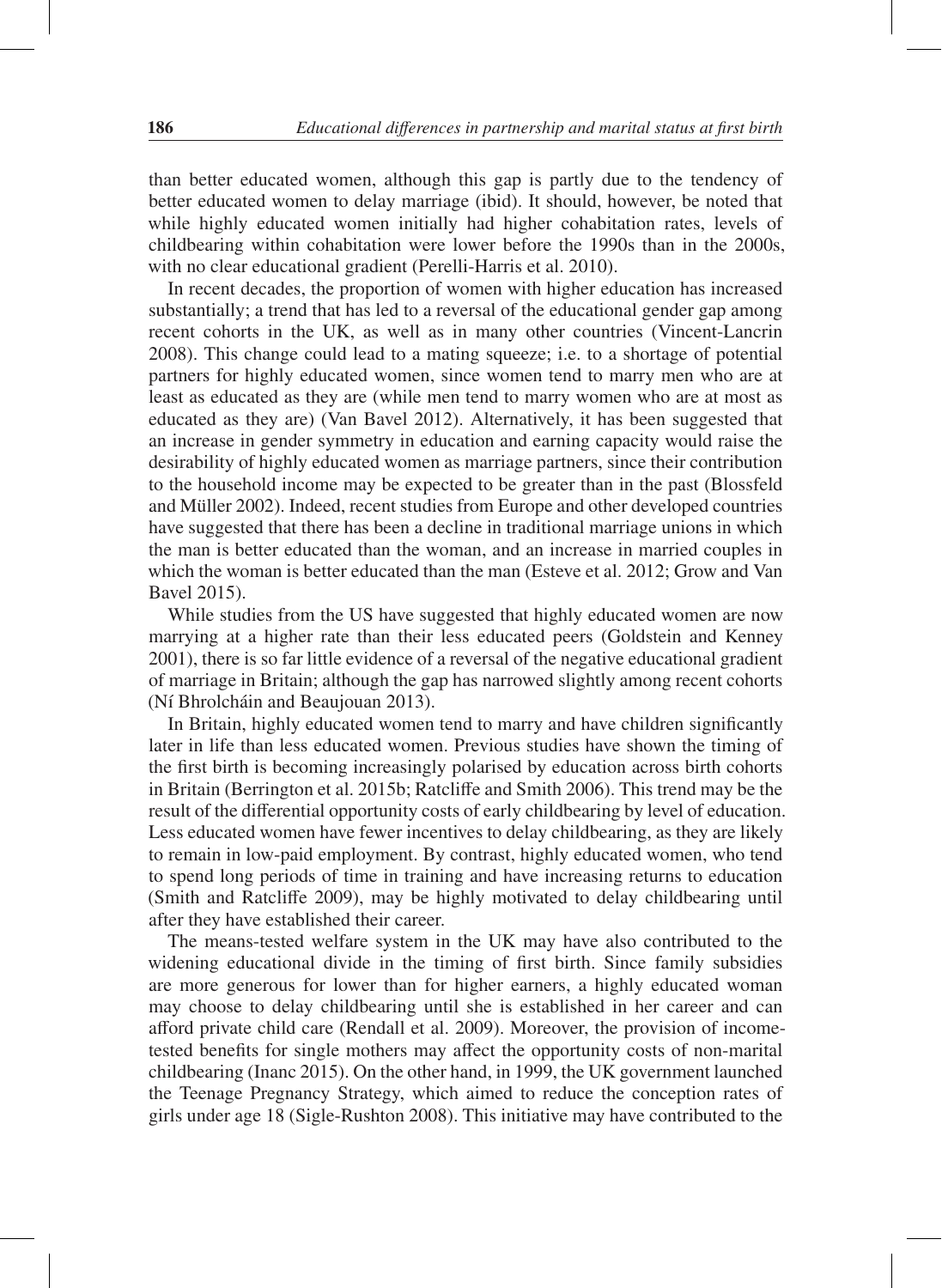stabilisation in the proportion of births to non-cohabiting women around the 2000s (Berrington 2014), although rates of childbearing among cohabiting women have continued to rise (Berrington and Stone 2015).

Against this background, we wish to examine the question of whether in Britain patterns of childbearing outside of marriage have become increasingly polarised by education over the past 20 years. We also intend to investigate the relationship between both partners' educational and employment status and the likelihood of entering parenthood within cohabitation or marriage.

Differences between highly and less educated women in their martial priorities, and in their views about the acceptability of childbearing outside of marriage, may be expected to lead to a steeper increase in non-marital births among women with low or moderate levels of education. Therefore, *our first hypothesis is that the likelihood of having a first birth outside of marriage has increased the most among women with low and moderate levels of education*. Since the proportion of non-cohabiting women who are entering motherhood has levelled off in recent years (Berrington 2014), we expect to observe an increasing divergence in births to cohabiting women by level of education.

Theoretical explanations for the rise in the share of first births within cohabitation have assigned a particularly high degree of importance to the male partner's economic prospects, based on the assumption that less educated men are seen as less attractive marriage partners (Oppenheimer 2003; Oppenheimer et al. 1997). Thus, *the second hypothesis postulates a negative relationship between the male partner's education and having a first birth within cohabitation.* Men's unemployment or inactivity in the labour force is a proxy for economic uncertainty, and is expected to have a detrimental effect on the transition to marriage. Hence, *our third hypothesis asserts that a woman is more likely to have a first birth while cohabiting if her male partner is not in paid employment.*

Since both partners' expectations and resources are likely to influence couples' decisions about the timing of marriage and the first birth (Ermisch 2008), we expect to find that the link between male education and family formation is more pronounced in couples in which the woman has neither the highest (a college degree or higher) nor the lowest educational attainment level (less than a high school diploma). Thus, we expect to find that the role of the male partner's education is more pronounced among moderately educated women than among women with a high or a low educational level. This is because we assume that a highly educated woman is less influenced by her partner's education in making decisions about the timing of first birth, since the opportunity costs of early childbirth for such a woman remain high even when she is partnered with a less educated man. Conversely, we also assume that for a less educated woman, the opportunity costs of early childbearing are low, regardless of her partner's education. Thus, *our fourth hypothesis contends that the negative relationship between the man's education and having a first birth within cohabitation (rather than within marriage) will be strongest among couples in which the woman is moderately educated.*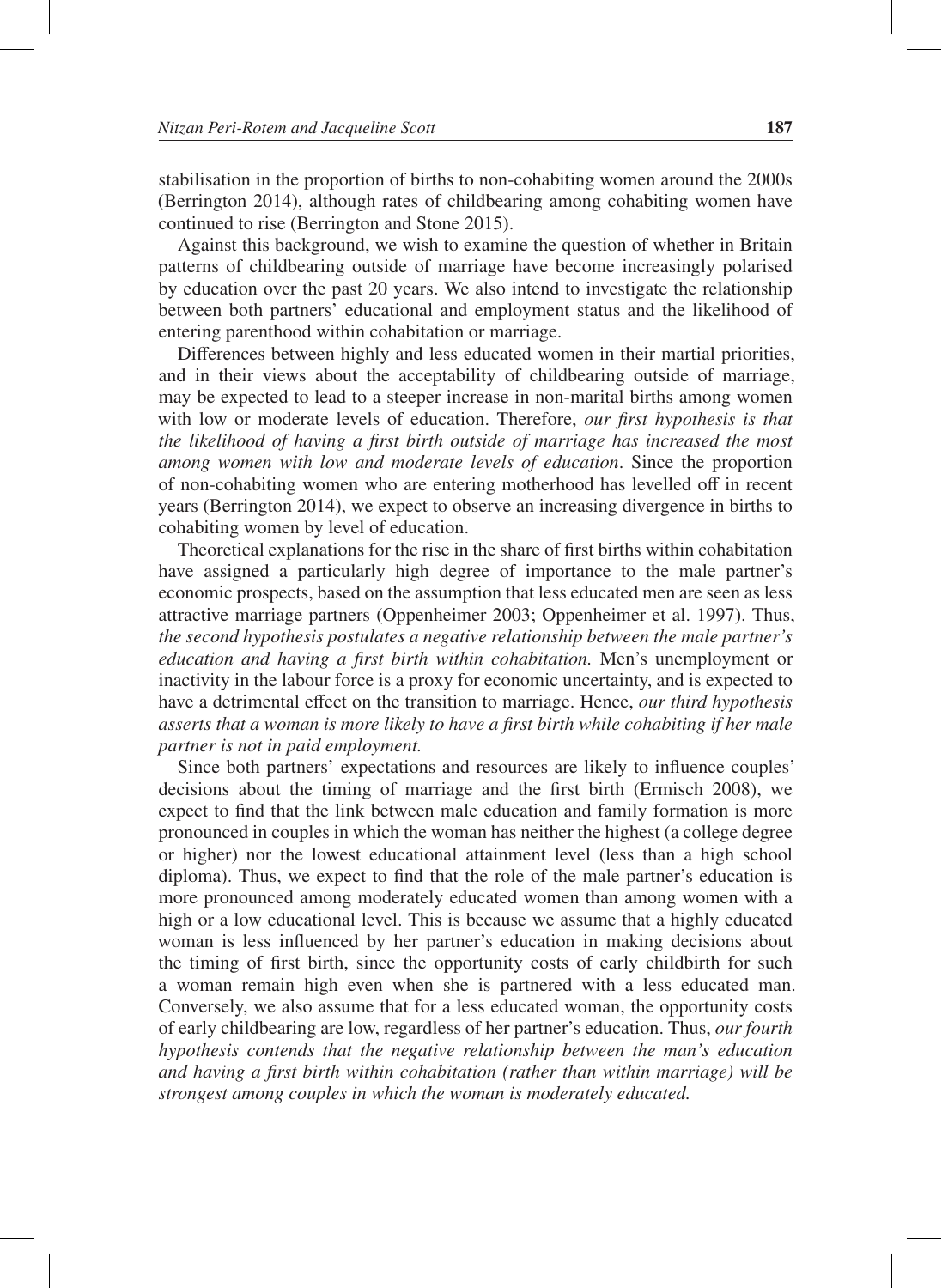## **4 Data and methods**

## 4.1 Data

The data for this study are drawn from the British Household Panel Survey (BHPS), which was conducted from 1991 to 2009 (University of Essex, Institute for Social and Economic Research 2010); and from the UK Longitudinal Household Survey "Understanding Society" (UKHLS, 2010–2014) (University of Essex, Institute for Social and Economic Research 2015), which has been following the original sample of the BHPS starting with its second wave in 2010. Thus, the survey covers the years 1991 through  $2013$ <sup>1</sup>. The BHPS is designed as an annual survey of each member (aged 16 or older) of a nationally representative sample of over 5000 households, and thus includes a total of more than 10,000 individual interviews. The same individuals are interviewed in successive waves, and if these individuals split off from one of the original households, all adult members of these new households are also interviewed. The children in each household are added to the pool of original sample members (OSMs) when they turn 16. Other entrants to the sample occur when an OSM moves into a household with one or more new people, or when a person moves in with an OSM. These new entrants, known as temporary sample members (TSMs), are interviewed in subsequent years as long as they continue to live in the same household as the OSM (Taylor et al. 2010).

The following rules mimic the demographic processes by which the population is reproduced, including birth and deaths, partnership formations and dissolutions, and emigration (Buck and McFall 2011). The one exception is immigration, as migrants who entered the UK subsequent to BHPS Wave 1 are not represented in our sample. This issue could bias population estimates for fertility (Lynn 2011). Another issue is attrition, which is of particular concern given the relatively high drop-out rates among the younger members of the BHPS sample as they were followed up in UKHLS study (Lynn et al. 2012).

In the current study, we analyse a subsample of women (either original or temporary sample members) at their main reproductive ages of 17–45 and, where applicable, their male partners. In order to examine the extent to which our sample of women are representative of the population of women aged 17–45 in Britain, we compared our sample to corresponding population estimates from the Office of National Statistics for the entire period of the survey (ONS 2016).<sup>2</sup> Figure A.1 in the appendix shows that the age structure of the women aged 17–45 from the BHPS sample resembles the age structure of all British women in the same age groups

 $1$  Since the data collection for the most recent (fifth) wave of the UKHLS was carried out throughout 2013 (and part of 2014), the number of births reported for that year is relatively low. Thus, the main analysis includes only the years 1991–2012.

<sup>&</sup>lt;sup>2</sup> Since our analysis is of retrospective childbearing events, we did not use the BHPS weights that are calculated for the prospective survey.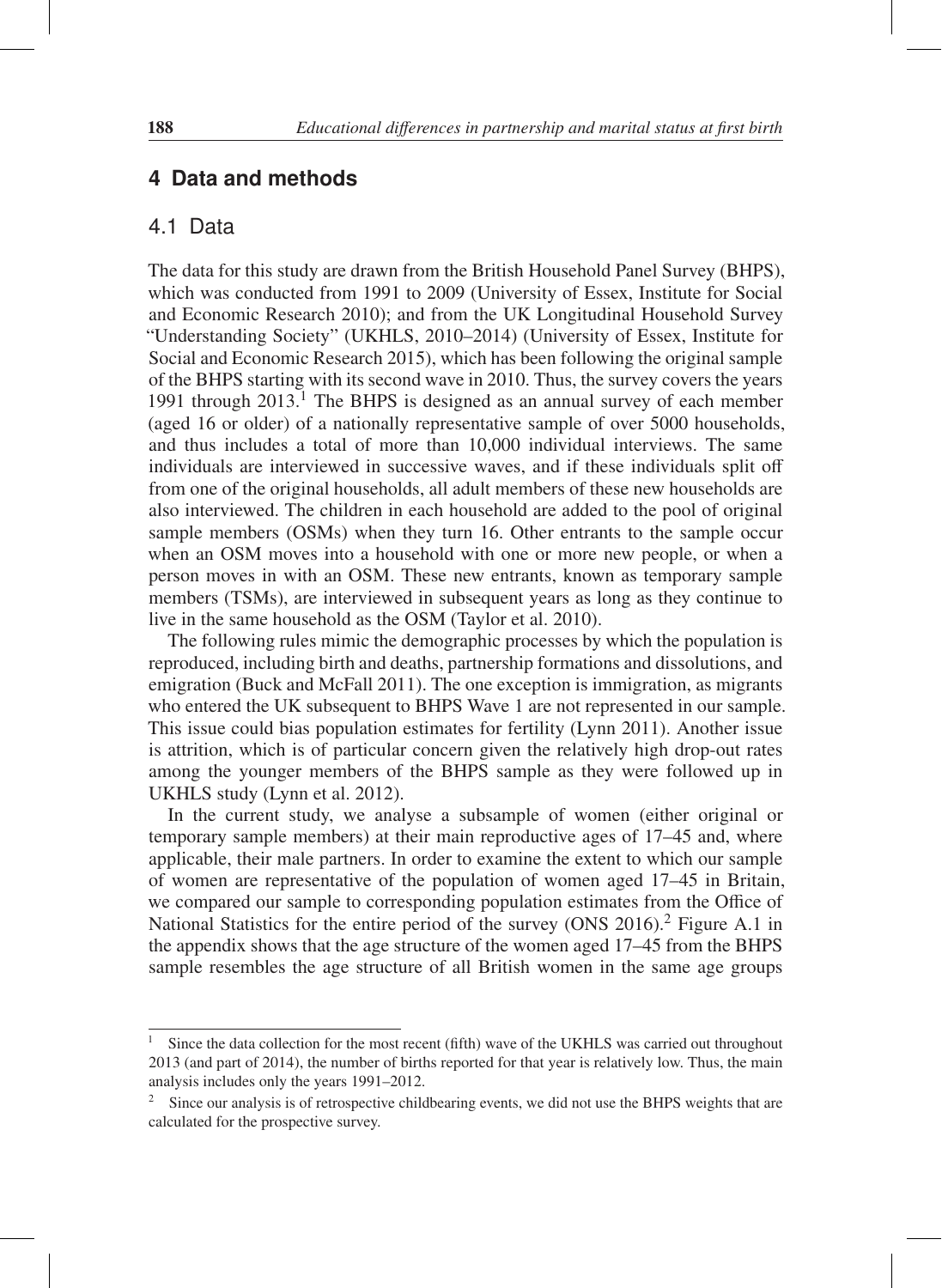across the different periods of the surveys. The differences between the BHPS data and the population estimates in the proportion of women in each age group do not exceed two percentage points, and there is no systematic over- or underestimation of the groups' sizes. Therefore, in terms of age distribution (17–45), our sample is broadly representative of the British population of women.

The BHPS and UKHLS surveys include rich information on socioeconomic variables, including various educational attainment and employment indicators. In addition, the data include both historical and subsequent panel records of the time of each childbirth (year and month), as well as of the year and the month of the start and the end of each cohabitation or marriage.<sup>3</sup> The exact date of marriage was missing for a small proportion (about 4%) of the sample in the UKHLS, which includes TSMs and those who had not been interviewed in the last wave of the BHPS. For these cases, we assumed that the marriage took place at the date of the survey wave at which the respondent's status changed to married in the UKHLS. Since there are relatively few of these cases in our sample, we do not expect this issue to cause any serious bias.

In order to test the validity of the data on the relationship status at birth, we compared our survey data to the birth registration data for England and Wales in 1991–2012. Although our study includes all British women (i.e. those living in England, Wales, and Scotland) aged 17–45 and refers to first births only, in order to maximise the comparability of our data with the birth register data, we used all birth orders for women aged  $20-45$  in England and Wales.<sup>4</sup> The comparison of trends in births to married, cohabiting, and unpartnered women in England and Wales is presented in Figure A.2 in the appendix. The overall trends (1991–2012) in the relationship status at birth are similar in the BHPS estimates and in the ONS birth register data: i.e. both datasets show a decline in the proportion of births within marriage and an increase in the share of births within cohabitation and, to a lesser extent, outside of a live-in partnership. The largest deviation is observed in the years 2008–2009. This is likely due to a temporary interruption in the follow-up during the transition from the original BHPS to the UKHLS (Lynn et al. 2012). As the length of time between interviews varied from 16 to 27 months (instead of the normal 12 months) during this transition period, the estimates for partnership status at the time of birth may have been less accurate. However, apart from this deviation, the overall trends in births by partnership status in our sample fit the data from the birth register quite well.

The longitudinal design of the survey is particularly useful for the purposes of the current study, as it allows us to use lagged employment status (including educational enrolment), thereby minimising the risk of reverse causality. In addition,

<sup>3</sup> Civil partnerships are treated as marriages. However, same-sex partnerships are not included in our study due to the small sample size.

Since the data for all women under the age of 20 are compiled together in the birth register, we only compared the data for women aged 20 and above.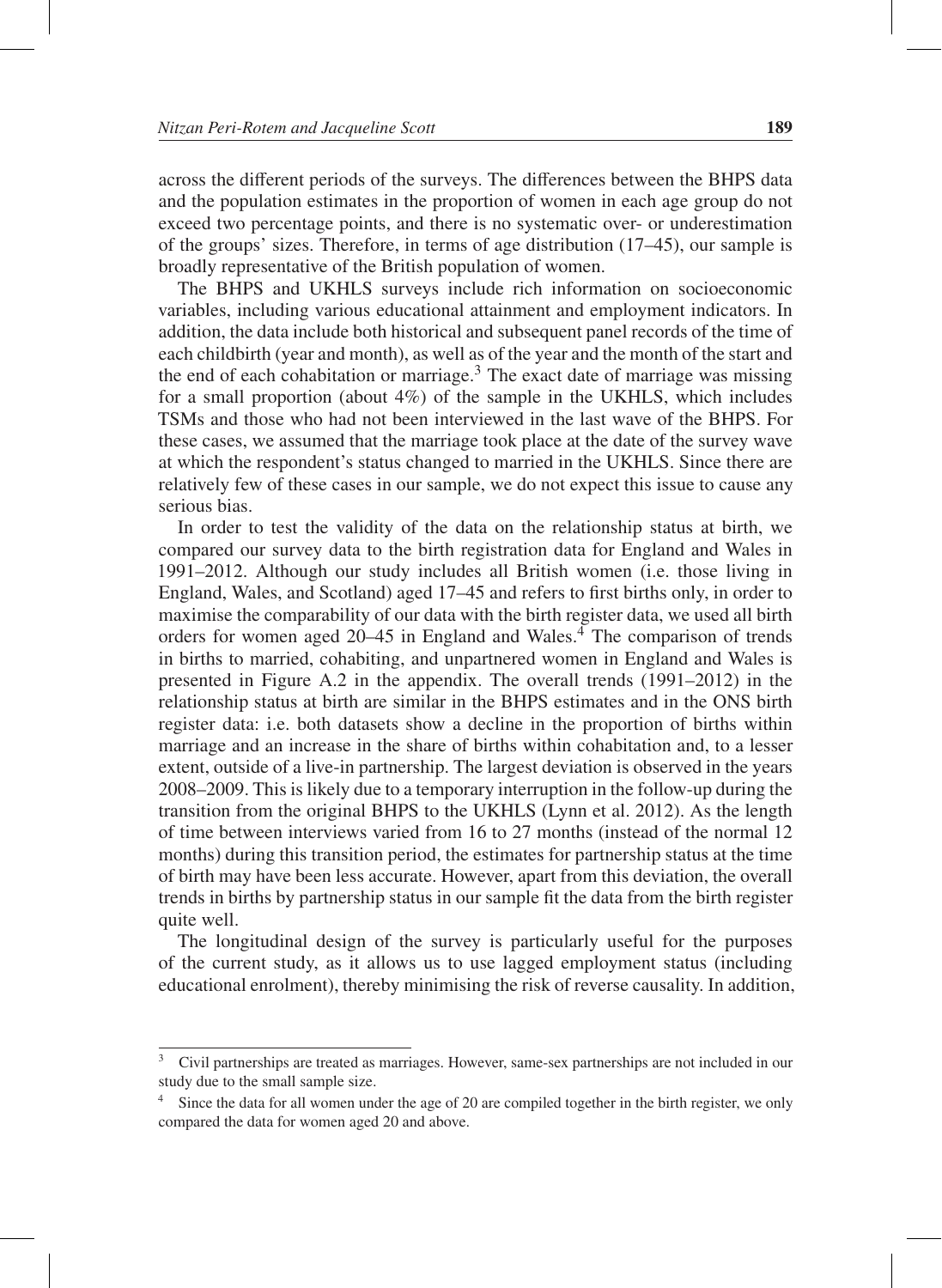information on the timing of union formation and births is collected annually, which reduces potential memory bias. However, this survey also has some disadvantages, with the main one being the lack of information on partners who do not live in the same house as the respondent. Therefore, our analyses of couples' socioeconomic profiles and the partnership context at first birth are limited to co-residential partners.5

# 4.2 Analytic strategy

Since the partnership context at first birth is closely related to marriage probabilities, we first analyse the trends in the proportion of men and women aged 35–44 who have ever been in a union (either cohabitation or marriage), and the proportion who have ever been married by education and time period. Next, we create an event history file of women aged 17–45 during the years 1991 to 2012 based on records of the timing of their first birth and their partnership histories. We distinguish between three types of partnership statuses: married, cohabiting, and unpartnered. This third category includes women who have never been married, as well as women who are separated, divorced, or widowed. This approach allows us to track changes in the proportion of first births occurring in each of these contexts by level of education among women who had their first birth during this period.

Following the analytical approach in Perelli-Harris and Gerber (2011), we estimate monthly rates of first births within marriage, cohabitation, or outside of a live-in partnership (unpartnered). The monthly birth rate is defined as the number of first births of each type divided by the number of women at risk of having a first birth at the beginning of the month. We analyse these three types of birth rates as competing risks in a discrete-time hazard model. This model is estimated using a multinomial logistic regression (MLR), and is formulated as follows:

$$
h_{ii}(m) = \frac{\exp(\sum x_{ij} \beta_{jm})}{\sum_{m=1}^{M} \exp(\sum x_{ij} \beta_{jm})},
$$

where  $h_{it}(m)$  denotes the hazard that respondent *i* will experience event *m* in month *t*. Overall, there are four possible events  $(M = 4)$ : an unpartnered birth, a cohabiting birth, a marital birth, and no birth in month  $t$ . The  $x_{ij}$  represents the respondent's values on a set of *j* time-varying covariates in month *t*. The  $\beta_{jm}$  are parameters that are estimated from the data using maximum likelihood, whereby a separate parameter vector is estimated for each type of event *m*. The model is identified by setting all the elements in one such vector (the reference category) to zero. The MLR model is first estimated with "no birth" as the reference category in order to estimate the educational differences in the likelihood of having a first birth in each of the

<sup>5</sup> For similar reasons, the analysis does not include married couples who were not living in the same household (living apart together).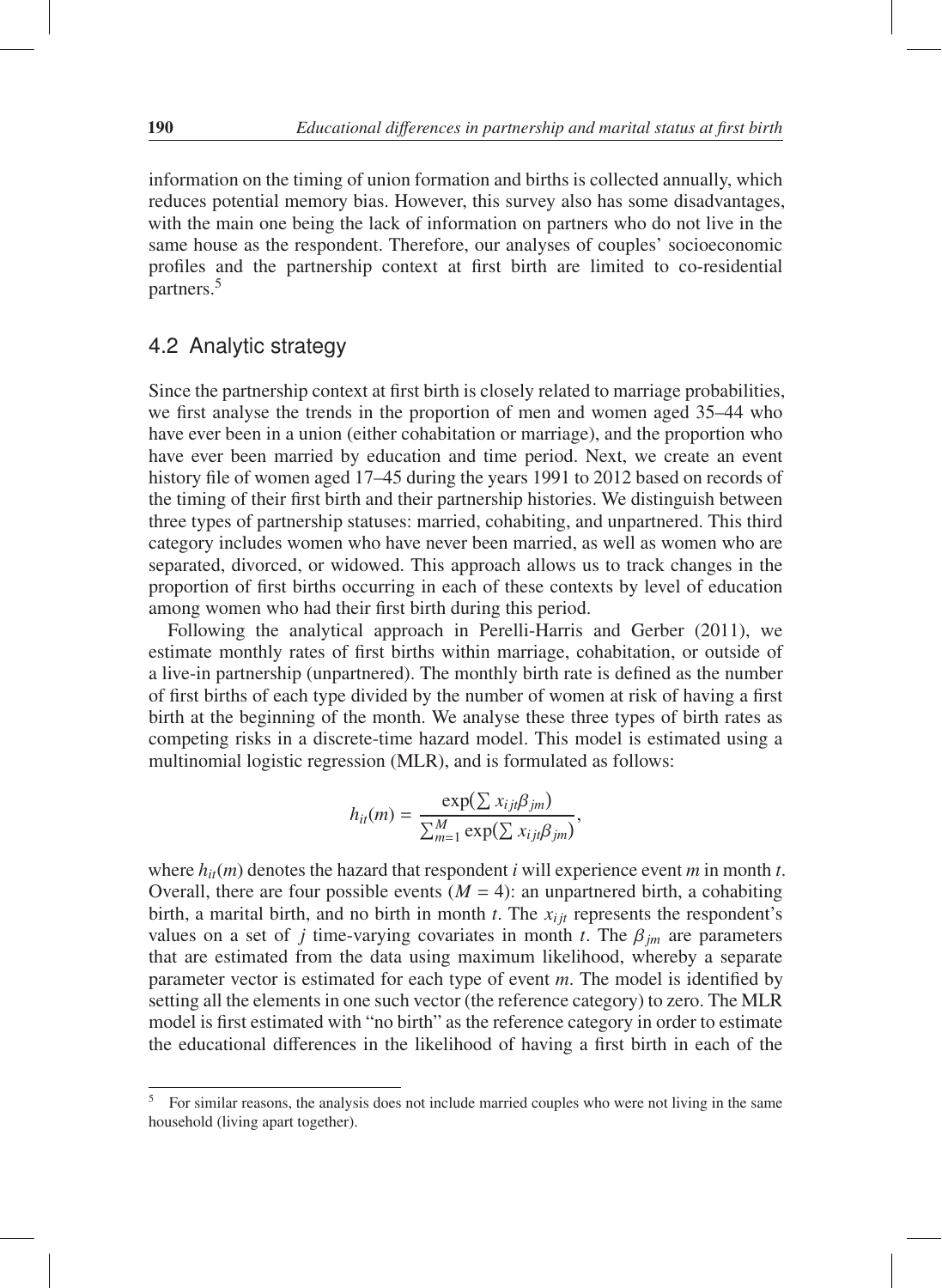three partnership types. However, since this model may reflect differences by level of education in the likelihood of having a first birth in general, we run an additional model in which we use marital birth as the reference category, which allows us to assess differences by level of education in the likelihood of having a birth while unpartnered or cohabiting rather than while married. In addition, we test for an interaction between education and time period in order to examine the changes over time in the relationship between educational attainment and the partnership context in which the first birth occurs. We use a similar competing risks model to estimate the differences by level of education in couples' marital status at the first birth. However, since this model is restricted to cohabiting and married partners, there are only three possible outcomes: a birth while cohabiting, a marital birth, and no birth.

The parameter estimates of the competing risks models can only refer to the relative odds of having a first birth within a specific partnership status in relation to the baseline category (e.g., within cohabitation versus within marriage). Therefore, after fitting each of the models, we calculated the average predicted probabilities of having a first birth within marriage and within cohabitation (as well as outside of a live-in partnership in the model for women) for each educational group in our sample. This approach enables us to compare the actual probabilities of having a first birth in a given partnership status by level of education.

### 4.3 Measures

Education – This is a time-varying covariate measured by the highest level of education achieved in a given year. We identified three categories of educational attainment: low (lower secondary qualifications or less), medium (upper secondary qualifications), and high (see the appendix for a more detailed description of the educational categories and the comparability of the educational measures in the BHPS and the UKHLS). For the couples' model, we decided to use a combined education variable for both partners that initially included nine categories  $(3 \times 3)$ . However, since there were only a few couples in which one of the partners was highly educated while the other partner had a low educational level, some categories were collapsed, resulting in a variable with seven categories: "both low", "woman low–man higher" (medium or high), "woman medium-man low", "both medium", "woman medium-man high", "woman high-man lower" (medium or low), and "both high".

Employment status – This variable represents the employment status in the year prior to the interview. For the vast majority of the respondents, the gap between each subsequent interview was 12 months.<sup>6</sup> However, for some respondents, the lagged employment gap was shorter. To ensure that the status represented the economic

<sup>&</sup>lt;sup>6</sup> In the BHPS, the mean gap is 12 months (SD = 1.3), which is the same as the mean gap in the UKHLS  $(SD = 1.2)$ .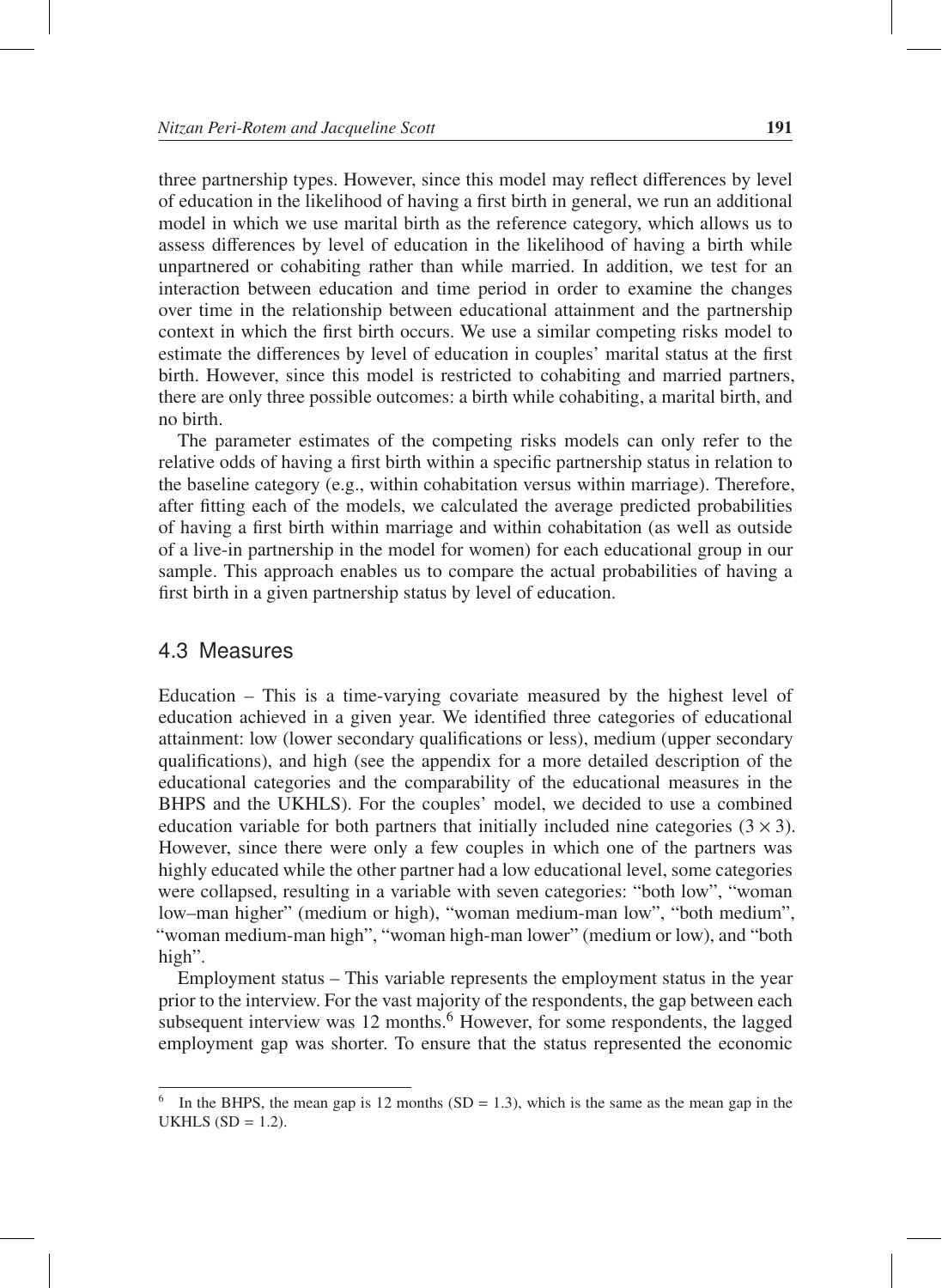activity prior to the time of conception, we checked for robustness using a two-wave lagged employment status. The employment status variable has four categories: employed, unemployed, inactive, and in full-time education. The employed category includes all individuals who were in paid employment or were self-employed. We also distinguish between people who were unemployed and those who were economically inactive for other reasons (including being a homemaker), since these statuses might have had different implications for childbearing. In addition, it is likely that being in full-time education reduced the risk of having a first birth for both men and women.

Age – This variable refers to the current age in a given month. We included the respondents' age and age-squared to identify non-linear relationships between age and fertility risks.

Period – We included four time periods of roughly equal length (1991–1995, 1996–2000, 2001–2005, and 2006–2012) and a sufficient number of person-months in each period in order to capture trends in the partnership context at first birth.

### **5 Results**

### 5.1 Bivariate associations

Table 1 presents the sample characteristics and the first birth rates for women aged 17 to 45 who were childless at the time they were first observed in the sample in 1991–2012. These characteristics include the distribution of educational attainment, employment status, and partnership status at the time of first observation; and the total number of women-months for the period during which women were at risk of having a first birth. In addition, the monthly rate of first birth has been calculated for each variable.

The results indicate that the first birth rate was highest for low educated women (0.80), while women in the middle and the high educational groups had lower birth rates that were similar in size (0.51 and 0.53, respectively). Unemployed and economically inactive women had higher first birth rates than women who had been in paid employment in the preceding year (rates of 0.81 and 0.69 compared to 0.64, respectively). The probability of having a first birth was lowest among women in full-time education (0.1). When we compare first birth rates by partnership status, we see that married women had the highest birth rate (1.4), while cohabiting women had a lower birth rate (0.7), and unpartnered women had the lowest birth rate (0.13). No major differences are found in the first birth rates across the different time periods.

The sample characteristics and the first birth rates for couples are presented in Table 2. In general, the monthly birth rate decreased with the educational attainment of both partners, although there were some interactions in this relationship. For example, couples in which the woman was highly educated had the lowest birth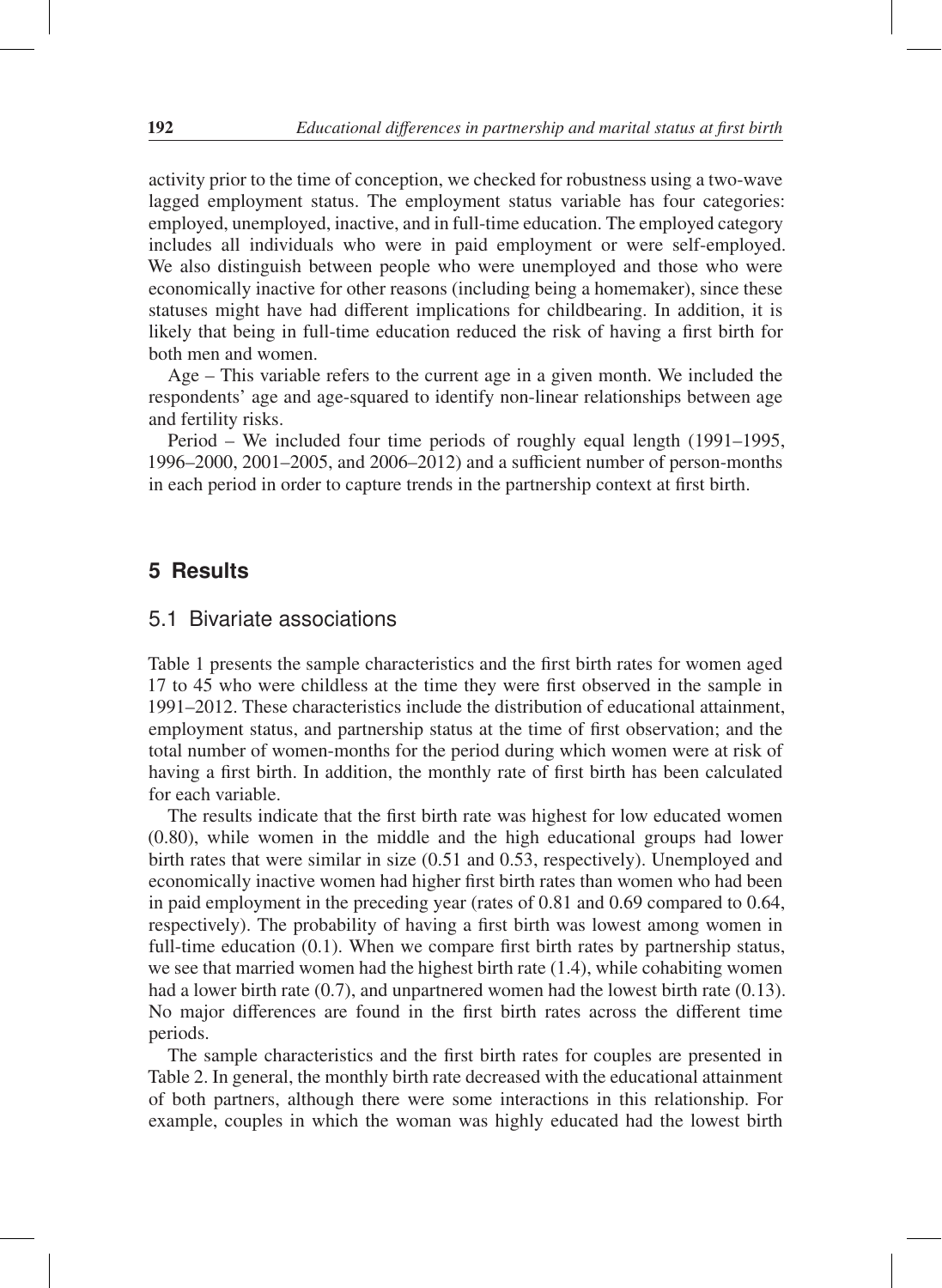|                      | j                        |  |
|----------------------|--------------------------|--|
|                      | $\sim$<br>l              |  |
|                      | $\overline{\phantom{a}}$ |  |
|                      |                          |  |
|                      | I                        |  |
|                      |                          |  |
|                      |                          |  |
|                      |                          |  |
|                      |                          |  |
|                      |                          |  |
|                      |                          |  |
|                      |                          |  |
|                      |                          |  |
|                      |                          |  |
|                      |                          |  |
|                      |                          |  |
|                      |                          |  |
|                      | 医胃炎 医心脏病 化氧化             |  |
|                      |                          |  |
|                      |                          |  |
|                      |                          |  |
|                      | )                        |  |
|                      |                          |  |
|                      |                          |  |
|                      |                          |  |
|                      | .<br>.<br>.<br>.         |  |
|                      |                          |  |
|                      |                          |  |
|                      |                          |  |
|                      |                          |  |
|                      |                          |  |
|                      | ------                   |  |
|                      |                          |  |
|                      |                          |  |
|                      |                          |  |
|                      |                          |  |
|                      |                          |  |
|                      |                          |  |
|                      | read when the mean read  |  |
|                      |                          |  |
|                      |                          |  |
|                      | Ĭ                        |  |
|                      |                          |  |
|                      | i                        |  |
|                      |                          |  |
|                      |                          |  |
|                      |                          |  |
| $\ddot{\phantom{0}}$ | $m$ ple $c$ l<br>4       |  |
|                      |                          |  |

|             |              |                  | At first observation | Woman-months |                 | <b>First births</b> | birth rate<br>Monthly                               |
|-------------|--------------|------------------|----------------------|--------------|-----------------|---------------------|-----------------------------------------------------|
|             |              | $\mathsf{X}$     | olo                  | $\geq$       | olo             | $\geq$              | olo                                                 |
| Education:  | Low          | 529              | $\overline{4}$       | 20,789       | $\subseteq$     | 166                 | 0.80                                                |
|             | Medium       | 2,587            | 67                   | .21,046      | 59              | 621                 | 0.51                                                |
|             | High         | 741              | 19                   | 62,340       | $\overline{31}$ | 330                 | 0.53                                                |
| Last year   | Employed     | ,850             | 48                   | 150,981      | 74              | 963                 | 0.64                                                |
| employment  | Unemployed   | 165              |                      | 8,624        |                 | $\sqrt{2}$          |                                                     |
| status      | Inactive     | $\overline{\Xi}$ |                      | 6,682        | $\mathfrak{c}$  | 46                  | $\begin{array}{c} 0.81 \\ 0.69 \\ 0.10 \end{array}$ |
|             | In education | 1,671            | 43                   | 37,888       | $\overline{19}$ | 38                  |                                                     |
| Partnership | Unpartnered  | 2,642            | 8 <sup>o</sup>       | 12,502       | 55              | 148                 | 0.13                                                |
| status:     | Cohabiting   | 792              | $\overline{21}$      | 45,168       | 22              | 318                 | 0.70                                                |
|             | Married      | 423              |                      | 46,505       | 23              | 651                 | 1.40                                                |
| Period:     | 1991-95      | ,839             | $\frac{8}{3}$        | 45,484       | 22              | 254                 | 0.56                                                |
|             | 996-00       | 878              | 23                   | 57,520       | 28              | 304                 | 0.53                                                |
|             | $2001 - 05$  | 655              | 17                   | 50,074       | 25              | 274                 | 0.55                                                |
|             | $2006 - 12$  | 485              | 12                   | 51,097       | 25              | 285                 | 0.56                                                |
|             | Total        | 3,857            | 100                  | 204,175      | 100             | 1117                | 0.55                                                |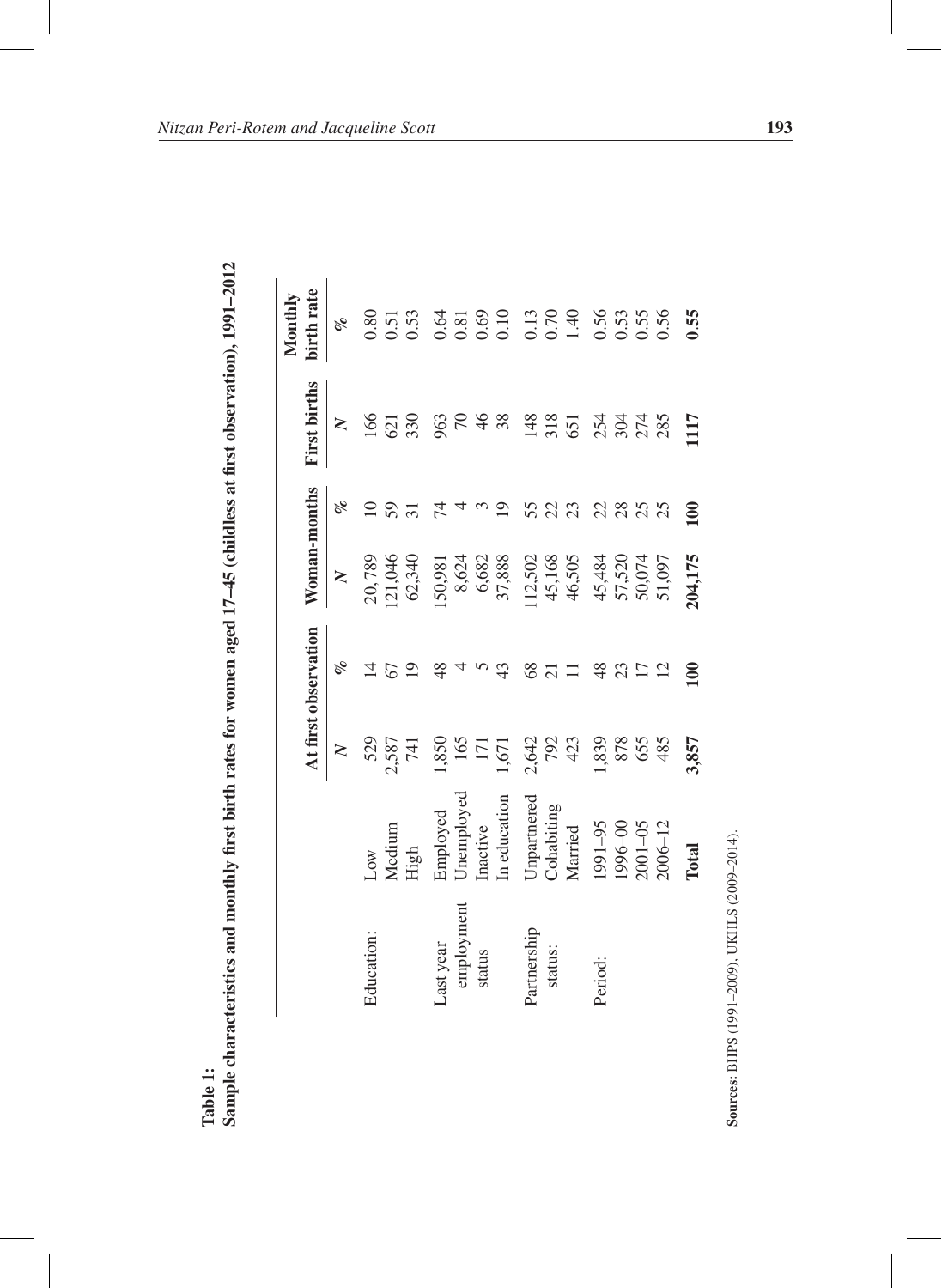|                   |                    |                  | At first observation |                | Woman-months    | <b>First births</b> | birth rate<br>Monthly |
|-------------------|--------------------|------------------|----------------------|----------------|-----------------|---------------------|-----------------------|
|                   |                    | $\geq$           | of                   | $\geq$         | of              | $\geq$              | of                    |
| Education         | Both low           | 83               |                      | 2,683          | 4               | $\sim$              | $\frac{16}{1}$        |
| (woman-man)       | W low-M higher     | $\frac{1}{4}$    | $\infty$             | 5,661          |                 | 73                  | .29                   |
|                   | W med-M low        | $\frac{85}{5}$   |                      | 6,001          | $^{\circ}$      | $\overline{8}$      | 1.35                  |
|                   | <b>Both</b> medium | 556              | 33                   | 24,758         | 32              | 270                 | 09                    |
|                   | W med-M high       | 179              |                      | 9,456          | $\overline{C}$  | 102                 | 1.08                  |
|                   | W high-M lower     | 243              | $\overline{\omega}$  | 12,644         | $\tilde{9}$     | $\overline{21}$     | 0.96                  |
|                   | Both high          | 291              | $\overline{1}$       | 16,473         | $\overline{c}$  | 153                 | 0.93                  |
| Woman's last year | Employed           | 1,367            | 82                   | 70,465         | $\overline{5}$  | 745                 | 06                    |
| employment status | Unemployed         | 84               | 5                    | 2,484          |                 | 39                  | .57                   |
|                   | Inactive           | 57               | $\epsilon$           | 2,119          |                 | 32                  | $\overline{51}$       |
|                   | In education       | 169              | $\supseteq$          | 2,608          |                 |                     | 0.58                  |
| Man's last year   | Employed           | 1,458            | 87                   | 72,194         | 93              | 774                 | 1.07                  |
| employment        | Unemployed         | 104              | ७                    | 2,762          | $\mathfrak{c}$  | 36                  | 1.30                  |
| status            | Inactive           | ╤                |                      |                | $\mathcal{L}$   | 15                  | 1.05                  |
|                   | In education       | 74               | 4                    | 1,431<br>1,289 | $\mathbf{\sim}$ | $\circ$             | 0.47                  |
| Partnership       | Cohabiting         | ,149             | $\Im$                | 35,610         | 46              | 241                 | 0.68                  |
| status            | Married            | 528              | $\overline{31}$      | 42,066         | 54              | 590                 | 940                   |
| Period            | 1991-95            | 772              | 46                   | 17,783         | 23              | 197                 | Ξ                     |
|                   | 00-966             | 427              | 26                   | 23,333         | $30\,$          | 246                 | 1.05                  |
|                   | $2001 - 05$        | 307              | $\frac{8}{18}$       | 19,450         | 25              | 195                 | $\frac{8}{1}$         |
|                   | $2006 - 12$        | $\overline{171}$ | $\Omega$             | 17,110         | 22              | 193                 | 1.13                  |
|                   | Total              | 1,677            | 100                  | 77,676         | 100             | 831                 | 1.07                  |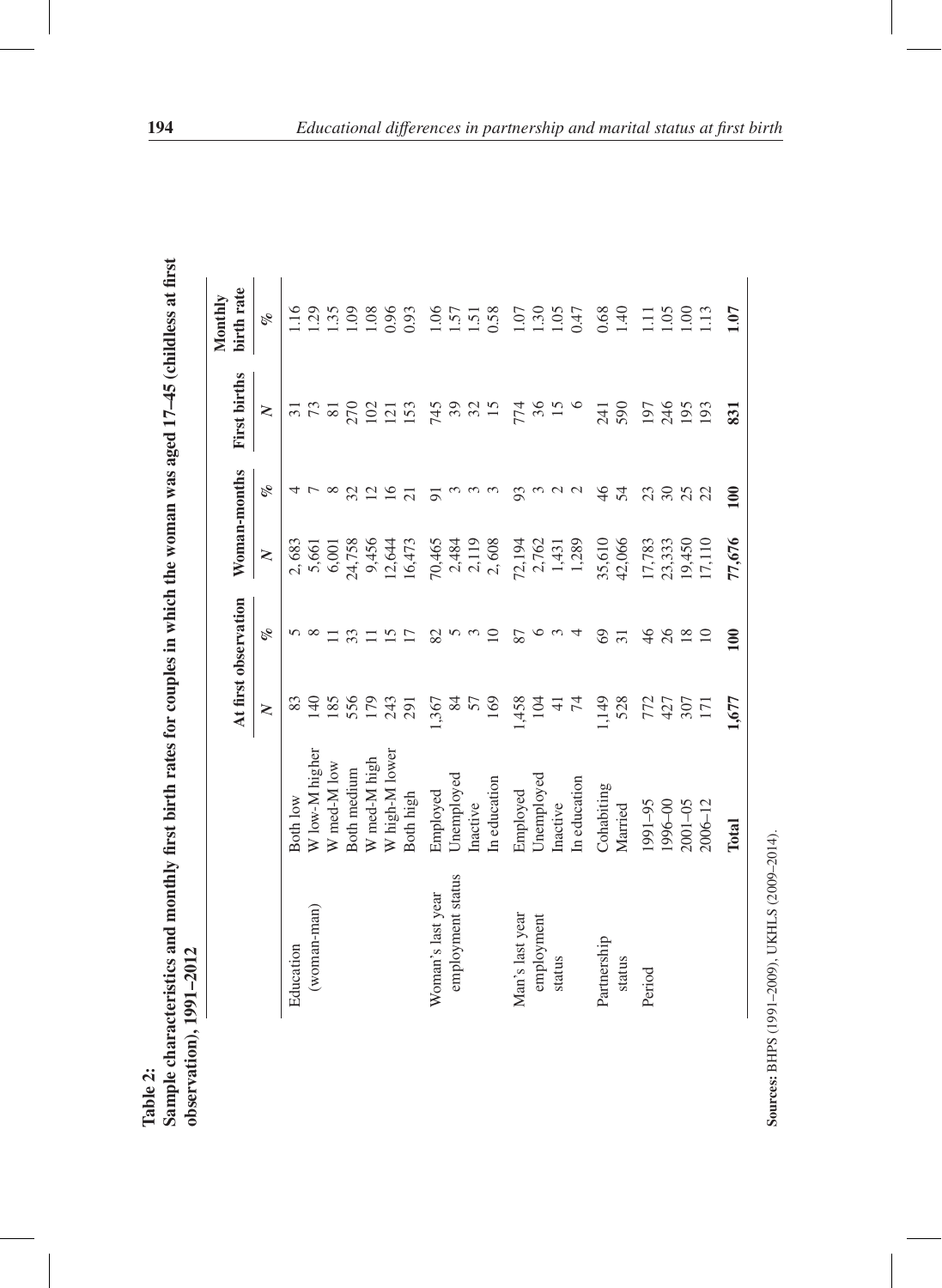#### Figure 1:

Percentage of ever married/ever partnered women aged 35–44 by education and period



Sources: BHPS (1991–2009), UKHLS (2010–2014).

rates, regardless of the male partner's educational attainment. Among the other couples, the birth rates were higher when at least one of the partners had a low level of education.

The variation in birth rates by the woman's employment status was greater when only partnered women were included; the first birth rate was highest among unemployed (1.57) and inactive women (1.51), and was lowest among employed women (1.06). The first birth rate was also markedly lower among both women (0.58) and men (0.47) who had been enrolled in education over the preceding year. Like unemployed women, unemployed men had the highest birth rate (1.30), although no significant differences are observed between employed (1.07) and inactive (1.05) men. These rates are, however, estimated for both cohabiting and married couples, and may differ for each partnership status.

In the next section, we present the changes over time in partnership and marriage probabilities by level of education among women and men from 1991 to 2012. Figures 1 and 2 show the trends in the proportion of women and men aged 35– 44 in each period who had ever been in a union (either marriage or cohabitation), and the proportion who had ever been married by level of education.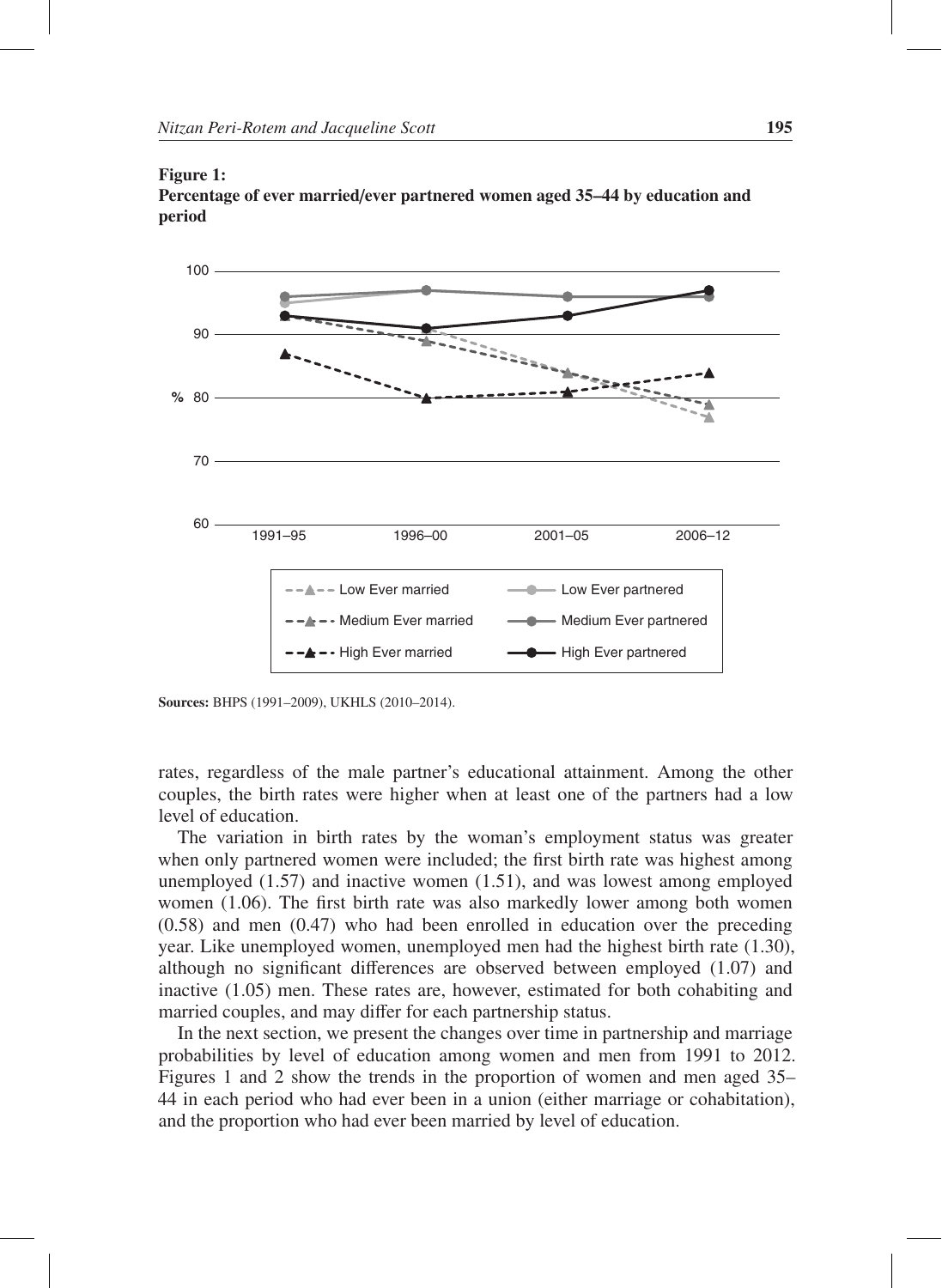

Percentage of ever married/ever partnered men aged 35–44 by education and period

Sources: BHPS (1991–2009), UKHLS (2010–2014).

The findings on partnership probabilities among women (Figure 1) show a reversal of the previously observed educational differences in the proportion of women who had ever been married for the most recent period of 2006–12. In earlier periods, women with low or moderate levels of education had higher marriage probabilities than highly educated women. But the share of this group who had ever been married declined sharply in recent decades, from more than 90% in 1991– 95 to less than 80% in 2006–12. Over the same period, highly educated women became more likely to marry than in the past, and more likely to marry than their less educated peers. A similar increase is also found in the proportion of highly educated women who had ever entered any union. These trends are consistent with findings from the US indicating that the negative relationship between women's education and marriage has reversed (Goldstein and Kenney 2001). Thus, these findings fail to confirm the prediction that highly educated women would experience a "mating squeeze".

Among men (Figure 2), the educational differences in marriage and partnership probabilities were less pronounced than they were among women. However, as was the case for women, the differences by level of education in the proportion of men who had ever been married reversed in the 2006–12 period.

Figure 2: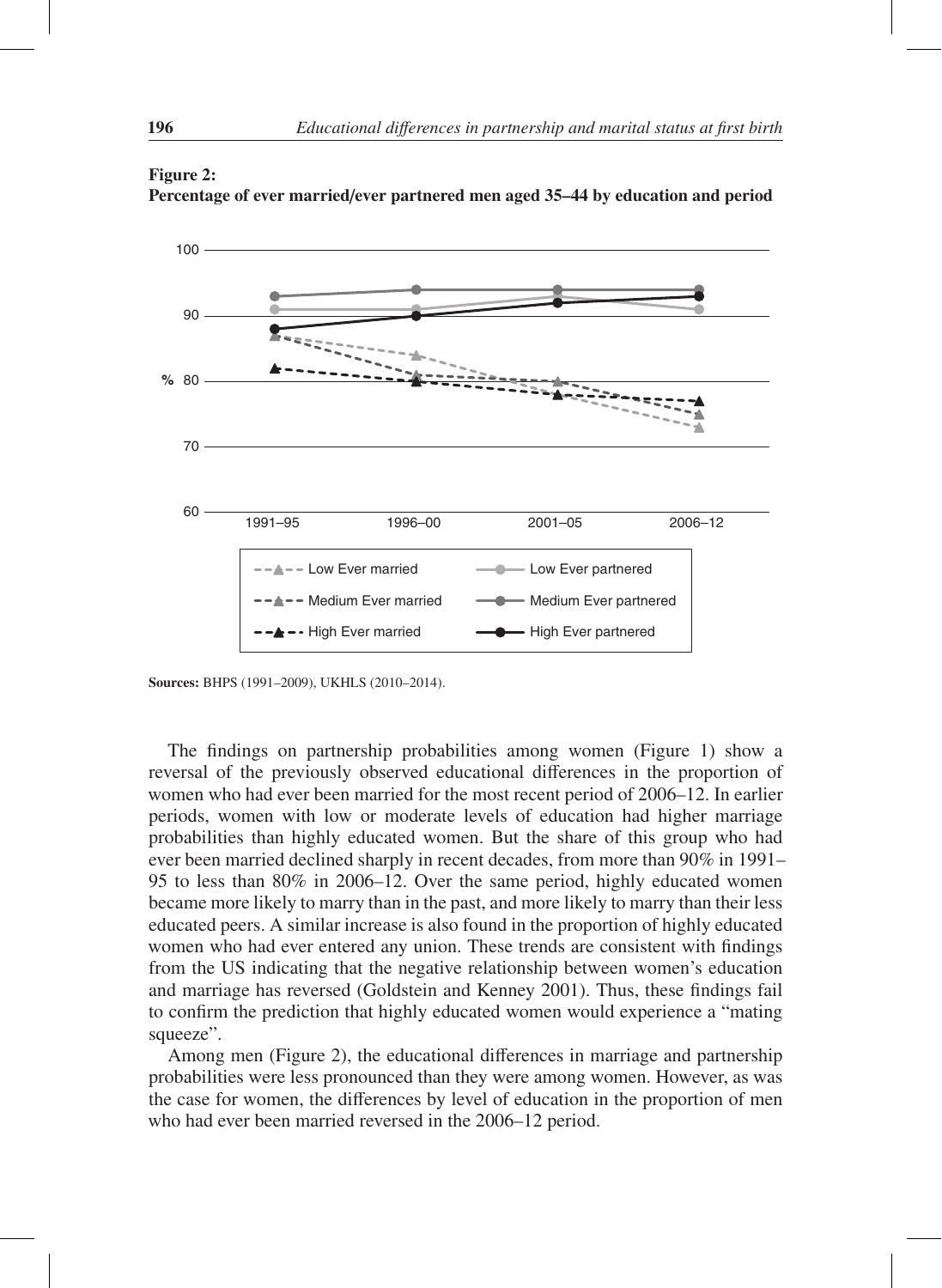In the following, we examine the trends in the partnership context at the first birth by women's education. Figure 3 presents the distribution of first births by partnership status and education across time periods. When we look at the overall trend in births by partnership type (Figure 3a), we see that until recently, the majority of first births to women in Britain were within marriage. However, in the most recent period of 2006–12, only half (49%) of first births were to married women, while 38% of first births were to cohabiting women, and 13% of first births were to unpartnered women. While the proportion of first births within marriage declined among all women, the extent of this decline and the patterns of non-marital childbearing varied greatly across educational groups. Among the least educated women, the proportion of first births within cohabitation increased from 28% in the early 1990s to more than one-half in the most recent period. A substantial increase in births to cohabiting women is also found among the moderately educated group, from 21% to 43% of the first births in the respective time periods. The proportion of first births to cohabiting women grew markedly over this period among highly educated women as well, from 7% to 26%. However, this share was still considerably lower than it was among less educated women.

The proportion of women with a low level of education who had their first birth while unpartnered was much higher than it was among better educated women, although the share changed relatively little over the two decades studied (from 28% to 29%). The share of women with a moderate level of education who had their first birth while unpartnered grew slightly over the study period, from 10%–12% in the 1990s to 16%–18% after 2001. By contrast, the proportion of highly educated women who had their first birth while unpartnered remained low over the study period, at 6%–7%.

It therefore appears that between the early 1990s and 2012, the proportion of non-marital first births increased more among low (27%) and moderately educated (26%) women than among highly educated women (18%). Thus, in the most recent period, the share of women who had their first birth while married was far higher among the women who were highly educated (68%) than among the women with a moderate (41%) or a low (20%) level of education. While these estimates do not control for age and employment status, they are generally in line with the first hypothesis that the educational divide in non-marital childbearing has been increasing. Furthermore, while it appears that a relatively large proportion of highly educated women continue to wait until they are married before having their first child, it is also clear that there has been a marked increase in the share of highly educated women who have their first child while cohabiting.

The relationship between educational characteristics and the partnership context at first birth is further explored in the next section, in which we introduce a multivariate analysis of the transition to the first birth among women and couples. Table 3 presents the results of the multinomial logistic regression for the first birth by partnership status. The first three columns display the relative risk ratios for each type of birth (unpartnered, cohabiting, and marital birth) in relation to no birth,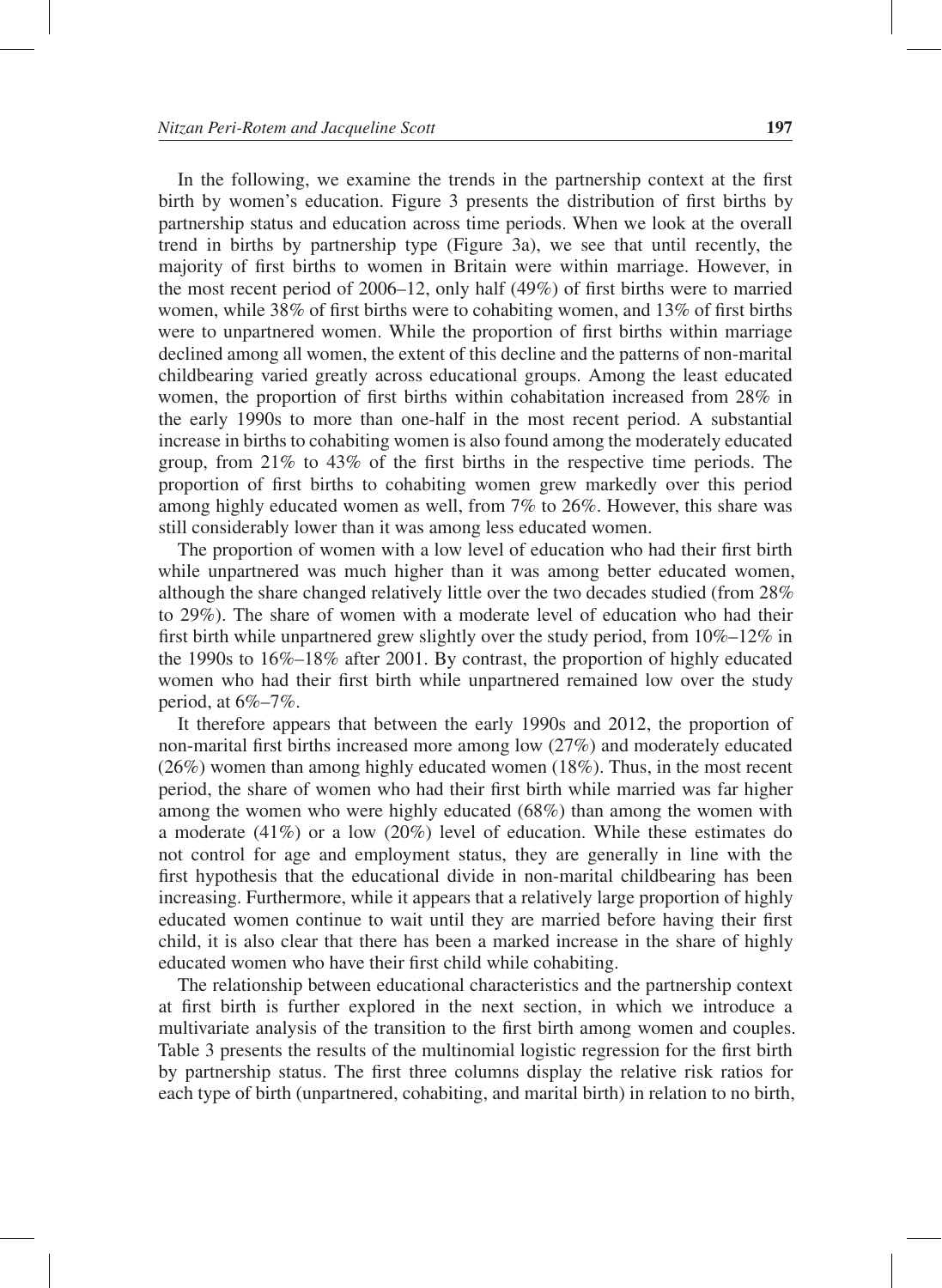|                              | Unpartnered<br>birth vs. no<br>birth | birth vs. no<br>Cohabiting<br>birth | Marital birth<br>vs. no birth | Unpartnered<br>marital birth<br>birth vs. | marital birth<br>Cohabiting<br>birth vs. |
|------------------------------|--------------------------------------|-------------------------------------|-------------------------------|-------------------------------------------|------------------------------------------|
| Age squared<br>Age           | $0.658***$<br>1.005**                | 0.994 ***<br>1.364 ***              | 3.700***<br>$0.979***$        | $0.178***$<br>1.027 ***                   | $0.369***$<br>1.015***                   |
| Education:                   |                                      |                                     |                               |                                           |                                          |
| $_{\text{Low}}$              | 2.446 ***                            | $.607**$                            | $\Xi$                         | $2.202**$                                 | $1.446^{\dagger}$                        |
| Medium                       | 1.000                                | 000                                 | 000                           | 1.000                                     | 1.000                                    |
| High                         | 0.670                                | $0.504***$                          | 0.963                         | 0.696                                     | $0.523***$                               |
| Employment status last year: |                                      |                                     |                               |                                           |                                          |
| Employed                     | 1.000                                | 000                                 | 1.000                         | 1.000                                     | 1.000                                    |
| Unemployed                   | $2.288***$                           | $1.443^{\dagger}$                   | 0.812                         | $2.819**$                                 | 1.778†                                   |
| Inactive                     | 0.819                                | 1.009                               | 1.670**                       | 0.490                                     | 0.604                                    |
| In education                 | $0.241***$                           | $0.203***$                          | $0.200***$                    | 1.202                                     | 1.011                                    |
| Period:                      |                                      |                                     |                               |                                           |                                          |
| 1991-1995                    | 1.000                                | 000                                 | 1.000                         | 1.000                                     | 1.000                                    |
| 1996-2000                    | 0.835                                | .336                                |                               | 0.900                                     | $1.440^{\dagger}$                        |
| 2001-2005                    | 1.326                                | 1.822 **                            | $0.928$<br>0.776*             | 1.708*                                    | $2.348***$                               |
| 2006-2012                    | 1.108                                | 2.346***                            | $0.770*$                      | 1.440                                     | $3.047***$                               |
| N births                     | 148                                  | 318                                 | 651                           | 148                                       | 318                                      |
| Woman-months                 | 204,175                              | 204,175                             | 204,175                       | 204,175                                   | 204,175                                  |

 $^{\dagger}p\!<\!1,$   $^{\ast}p\!<\!.05,$   $^{\ast\ast}p\!<\!.01,$   $^{\ast\ast\ast\ast}p\!<\!.001.$  $\frac{1}{2}p < 1, \frac{1}{2}p < 0.05, \frac{1}{2}p < 0.01, \frac{1}{2}p < 0.001.$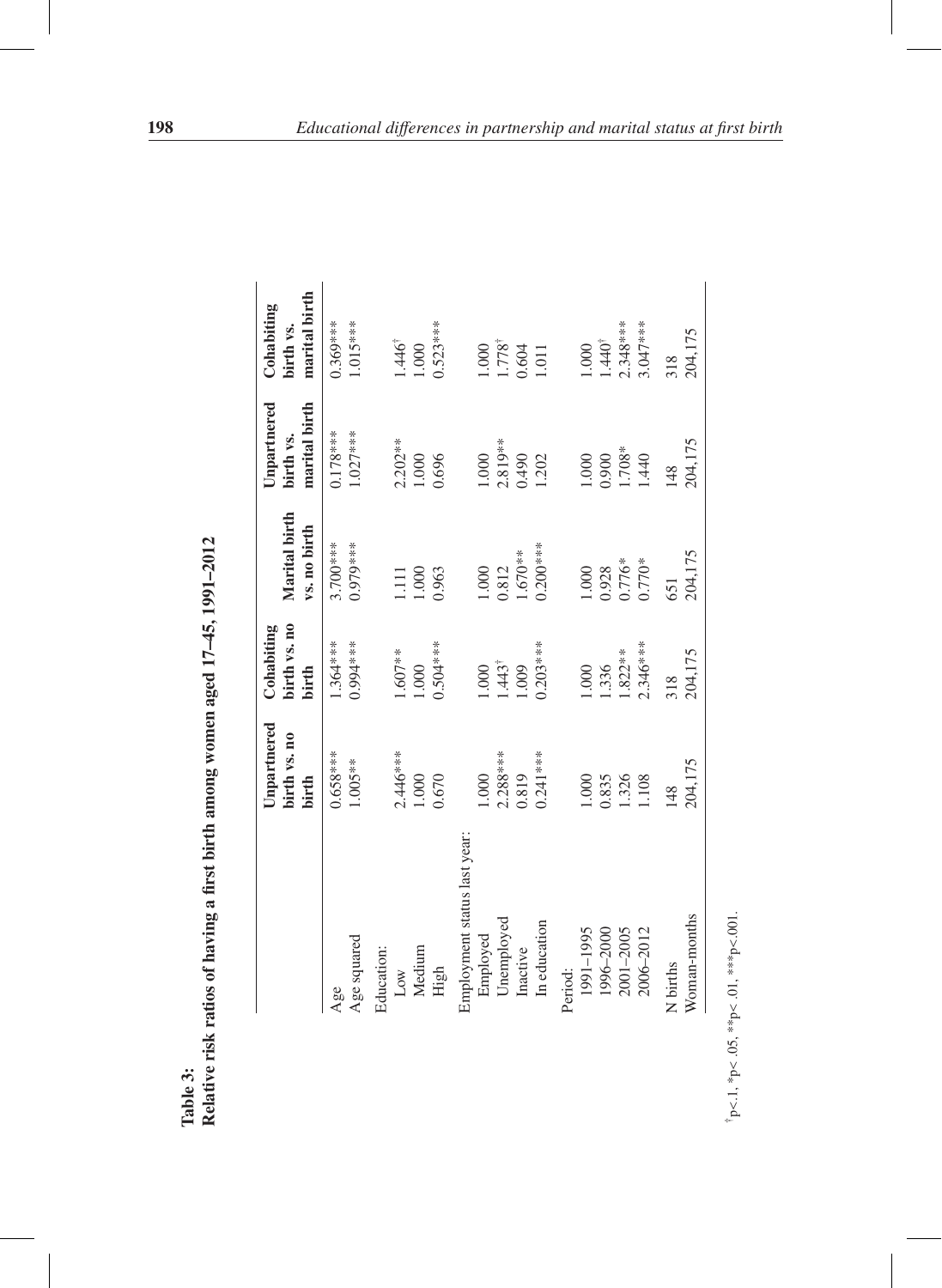

Figure 3: First births by partnership status, education, and period for women aged 17–45

Sources: BHPS (1991–2009), UKHLS (2010–2014).

and the fourth and fifth columns show the relative risk ratios for unpartnered and cohabiting births in relation to marital births.

To test explicitly for whether there was an interaction between women's education and the period, we repeated the models in Table 3 while including the educationperiod interactions (not shown here). Contrary to our first hypothesis that the likelihood of having a first birth outside of marriage increased the most among women with low or moderate levels of education, the results show that the differences by educational level in the likelihood of having a marital or a non-marital first birth did not significantly increase (or decrease) over time, but instead remained roughly the same. Since no interaction was found between education and period,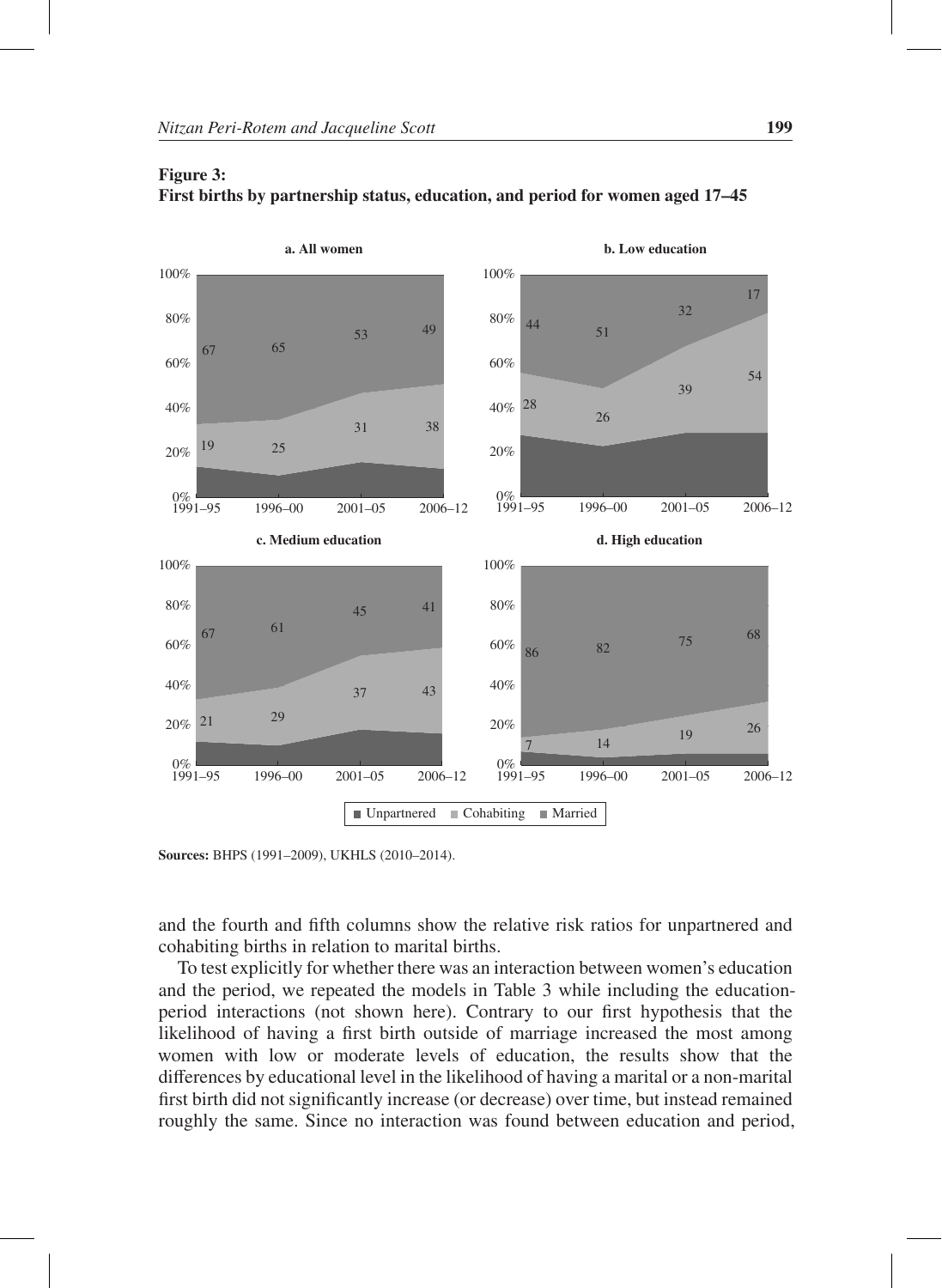the non-interactive model in Table 3 was considered the best fit for the data, and was therefore used for calculating the average predicted probabilities of having a first birth in each partnership status by level of education for the observed period (Figure 4).

In accordance with the descriptive findings, Table 3 and Figure 4 show that having a first birth while unpartnered was most common among women with a low level of education, and was almost equally common among highly and moderately educated women. Table 3 shows that the relative risk ratio of having an unpartnered birth as opposed to having no birth was significantly higher among women with a low than with a moderate level of education (column 1). The relative risk ratio of having an unpartnered first birth rather than a marital first birth was also higher among women with a low than with a moderate level of education (column 4).

Among cohabiting women, a strong negative educational gradient is found for first births, as less educated women were significantly more likely to have had a first birth within cohabitation than moderately educated women, while highly educated women were the least likely to have had a first birth within cohabitation (see Table 3, column 2 and Figure 4). This gradient also appears when estimating the relative risk ratios of having a birth while cohabiting and having a marital birth (Table 3, column 5), although the differences between women with low and moderate levels of education were of marginal significance. No significant differences by education are found in the likelihood of entering motherhood within marriage (Table 3, column 3 and Figure 4). These findings imply that the negative relationship between education and the transition to a first birth was mainly the result of higher rates of non-marital births among less educated women.

A noteworthy finding is that of the change over time in the partnership context at first birth, as shown by the period dummies. No significant change over time is found in the relative risk ratios of having an unpartnered first birth and of having no birth. This result is in line with the descriptive findings displayed in Figure 3a, which show that there was no particular trend in the proportion of unpartnered births over time. On the other hand, the relative risk ratios of having a cohabiting birth increased over time in relation to both having no birth and having a marital first birth (see Table 3, columns 2 and 5).

The employment status variable in Table 3 is derived from the previous year. We chose this approach because when we included employment from the two previous waves, the number of cases was markedly reduced due to missing employment information (analysis not shown). Unsurprisingly, this robustness check confirmed our assumption that educational enrolment, rather than being in paid employment, was strongly and negatively correlated with the transition to a first birth in relation to having no birth among women in all relationship contexts (Table 3, columns 1–3). The results also show that being unemployed rather than being in paid work increased the relative odds of having a first birth outside of a live-in partnership in relation to having no birth or a marital birth (columns 1 and 4). This outcome makes sense given that public support for unemployed mothers is based on their partnership status and total household income (Rendall et al. 2009). Thus, it is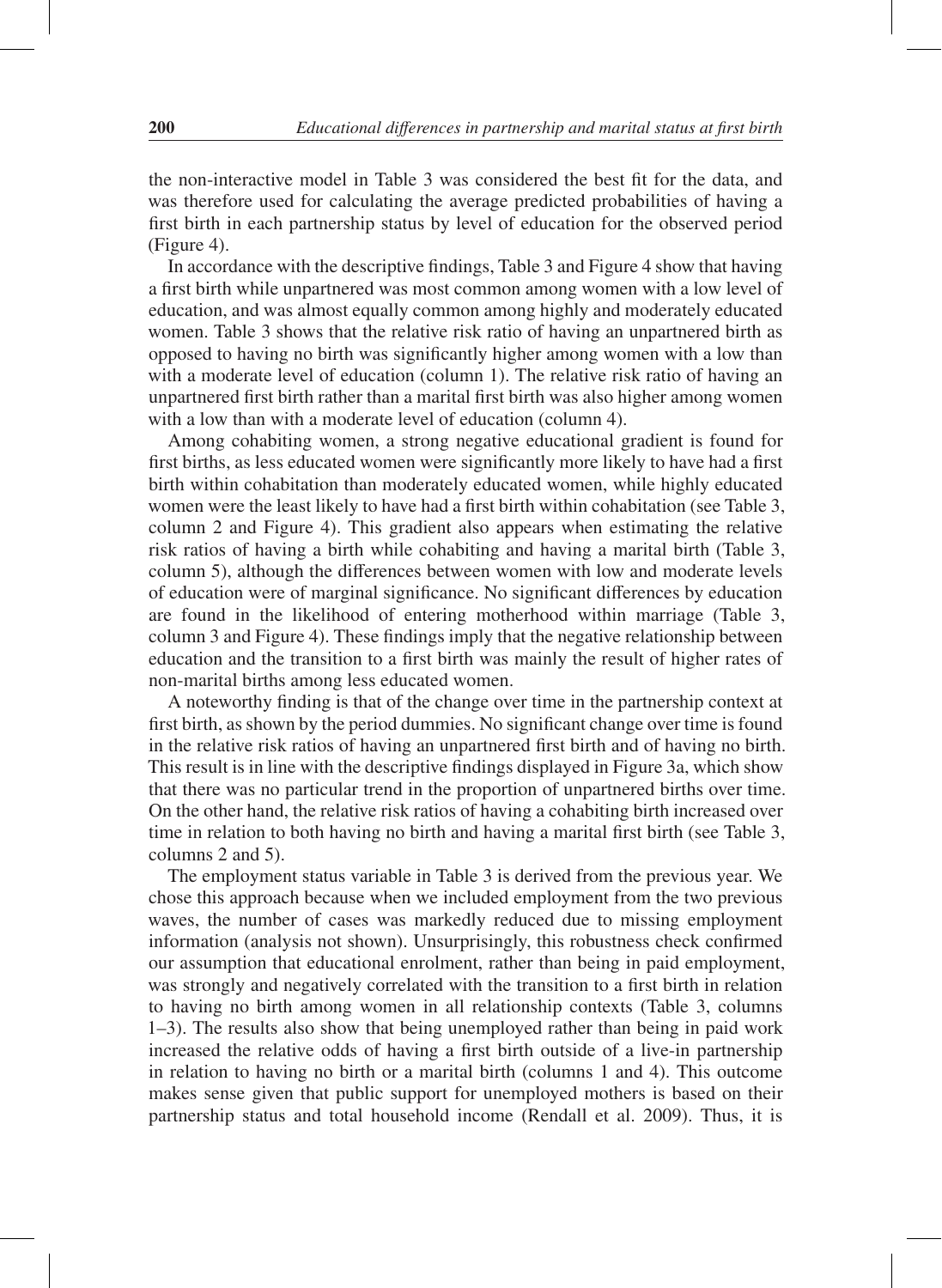#### Figure 4:

Predicted probabilities of having a first birth by partnership status and education for women aged 17–45, 1991–2012



Note. Predicted probabilities are adjusted by age and employment status. Sources: BHPS (1991–2009), UKHLS (2010–2014).

possible that these women were responding to incentives to give birth outside of a live-in partnership. However, this finding must be interpreted with some caution, as it was found to be no longer significant (though still in the same direction) when the two-wave lagged employment status was used. Because there were relatively few inactive women who were in a partnership prior to having a first birth, we offer no substantive interpretation for the possible link between inactivity and marital birth versus no birth (an association that was not replicated in our robustness check).

While the probability of having a first birth within cohabitation varied greatly by women's education, it may have also changed according to the male partner's education and employment status. Table 4 presents the results of the multinomial logistic regression for having a first birth among couples. The first two columns show the relative risk ratios for having a first birth within cohabitation and within marriage (respectively), as opposed to having no birth; and the third column displays the relative risk ratios of having a cohabiting birth versus having a marital birth at the couple level.

The results for the combined education variable for couples indicate that there was a generally negative association between couples' education and the likelihood of having a first birth within cohabitation. Thus, for couples in which either the man or the woman had a low level of education (except in cases in which a highly educated woman was partnered with a less educated man), the relative risk ratios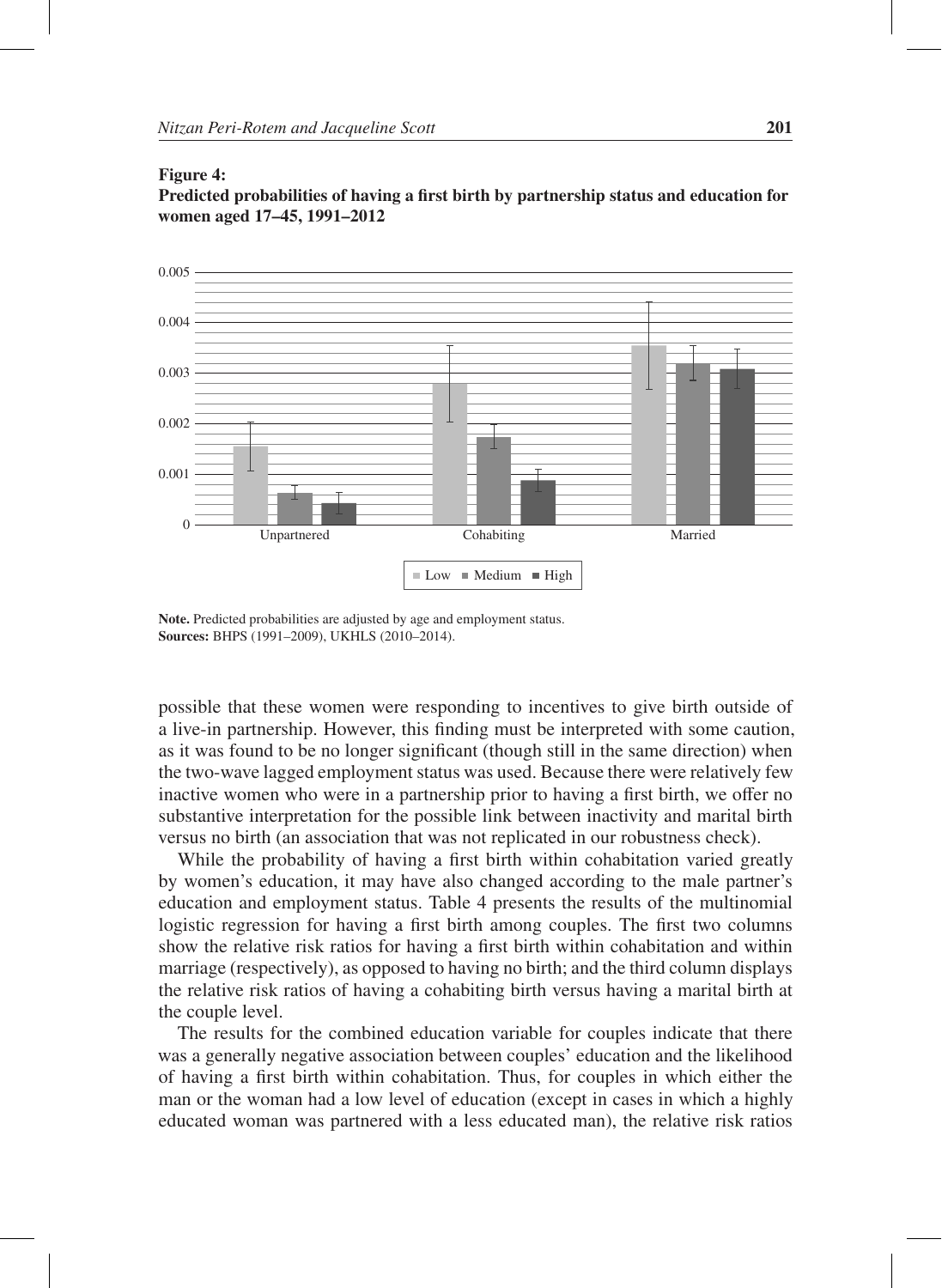#### Table 4:

Relative risk ratios of having a first birth among couples (women aged 17–45), 1991–2012

|                                      | <b>Cohabiting birth</b><br>vs. no birth | <b>Marital birth</b><br>vs. no birth | <b>Cohabiting birth</b><br>vs. marital birth |
|--------------------------------------|-----------------------------------------|--------------------------------------|----------------------------------------------|
| Woman's age                          | $0.726**$                               | 1.931***                             | $0.376***$                                   |
| Woman's age squared                  | 1.004*                                  | $0.989***$                           | $1.014***$                                   |
| Man's age                            | 1.091                                   | 1.454***                             | $0.750**$                                    |
| Man's age squared                    | 0.998                                   | $0.994***$                           | $1.004**$                                    |
| Education (woman-man):               |                                         |                                      |                                              |
| <b>Both low</b>                      | 1.250                                   | 1.129                                | 1.106                                        |
| W low-M higher                       | $1.507*$                                | 0.968                                | 1.556                                        |
| W med-M low                          | 1.487*                                  | 1.120                                | 1.328                                        |
| Both medium                          | 1.000                                   | 1.000                                | 1.000                                        |
| W med-M high                         | $0.547*$                                | 1.118                                | $0.489*$                                     |
| W high-M lower                       | $0.595*$                                | 0.991                                | $0.600^\dagger$                              |
| Both high                            | $0.464**$                               | 0.952                                | $0.487**$                                    |
| Woman's employment status last year: |                                         |                                      |                                              |
| Employed                             | 1.000                                   | 1.000                                | 1.000                                        |
| Unemployed                           | $1.578^{\dagger}$                       | 1.298                                | 1.216                                        |
| <b>Inactive</b>                      | 1.460                                   | $2.624***$                           | 0.556                                        |
| In education                         | $0.493^{\dagger}$                       | 0.508                                | 0.971                                        |
| Man's employment status last year:   |                                         |                                      |                                              |
| Employed                             | 1.000                                   | 1.000                                | 1.000                                        |
| Unemployed                           | $1.645*$                                | 0.732                                | $2.249*$                                     |
| Inactive                             | 2.898**                                 | $0.365^{\dagger}$                    | 7.948**                                      |
| In education                         | 1.079                                   | $0.284^{\dagger}$                    | 3.802                                        |
| Period:                              |                                         |                                      |                                              |
| 1991-1995                            | 1.000                                   | 1.000                                | 1.000                                        |
| 1996-2000                            | 1.283                                   | 0.892                                | 1.438                                        |
| 2001-2005                            | $1.645*$                                | $0.809^{\dagger}$                    | $2.034**$                                    |
| 2006-2012                            | $2.766***$                              | $0.806**$                            | 3.433***                                     |
| $N$ births                           | 241                                     | 590                                  | 257                                          |
| Couple-months                        | 77,676                                  | 77,676                               | 77,676                                       |

 $\{\dagger} p < .1, \dagger p < .05, \dagger \dagger p < .01, \dagger \dagger p < .001.$ 

for having a first birth while cohabiting versus having no birth were higher than they were for moderately educated couples. The finding that this relationship was not significant for couples in which both partners were less educated may be due to the small sample size. By contrast, among couples in which the woman was highly educated, or was moderately educated but had a highly educated partner, the relative risk ratios for having a first birth while cohabiting were lower than those of the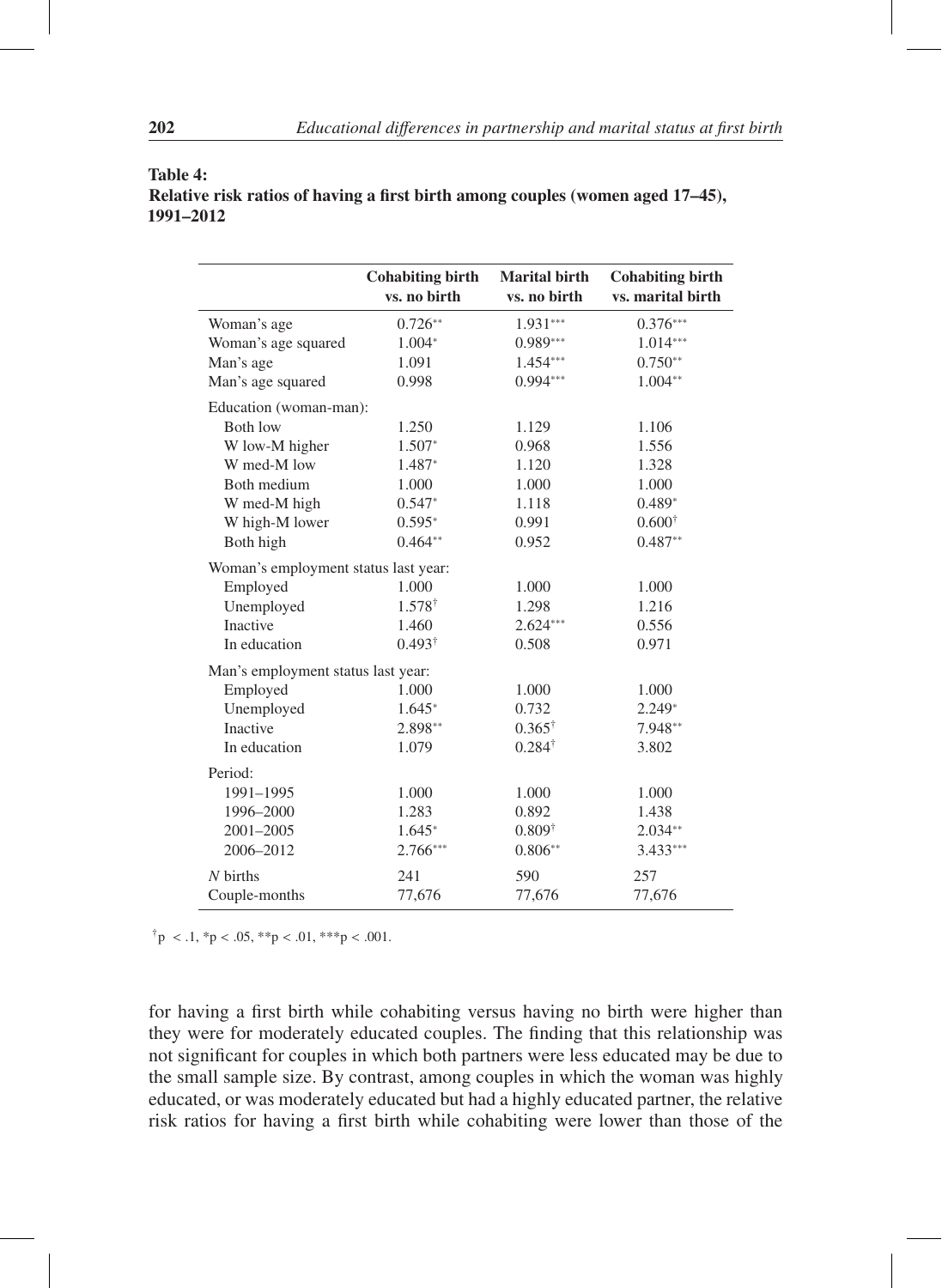reference group of moderately educated partners (see column 1). As in the model for women, the likelihood of having a marital birth did not vary by couples' education (column 2). It should also be noted that as in the case for women, no significant interaction was found between couples' education and period (not shown).

When we tested the relative risk of having a cohabiting birth versus having a marital birth (column 3), we found that the relative risk ratios for having a cohabiting birth rather than a marital birth were significantly lower relative to those of the reference group only among moderately and highly educated women who were partnered with a highly educated man. Thus, these findings provide partial support for the second hypothesis that there is a negative relationship between men's education and having a first birth while cohabiting.

Couples in which the man was inactive or unemployed had higher relative odds of having a cohabiting birth than couples in which the man was employed (column 1), and this relationship appears to be stronger when the relative risk ratios of having a cohabiting birth are contrasted with those of having a marital birth (column 3). These findings support the third hypothesis, which states that when the male partner is not employed, a first birth is more likely to occur within cohabitation than within marriage. In addition, it has been shown that a man's employment status is a much stronger predictor of having a non-marital birth than a woman's employment status. This result demonstrates that traditional norms regarding the gendered division of labour and the man's role as the primary breadwinner continue to be relevant. These findings are also supported by the robustness check that used two-year lagged employment status for the male and the female partner (not shown).

In order to better understand the interaction between men's and women's education and its association with marital status at birth, we have derived the predicted probabilities for cohabiting and marital births by couples' educational composition. As we can see in Figure 5, the relationship between the man's education and the transition to a first birth within cohabitation differed by the woman's education. As was predicted by the fourth hypothesis, we found that the relationship between the man's education and having a child while cohabiting was the most pronounced for couples in which the woman was moderately educated (see bar charts 3, 4, and 5). On the other hand, among women with a high (bar charts 6 and 7) and with a low level of education (barcharts 1 and 2), the probability of having a first birth within cohabitation did not vary significantly by the level of the male partner's education. These differences could be explained by the lower opportunity costs of early childbearing for less educated women, which may have offset the importance of the man's education. Similarly, we found that the higher opportunity costs of early childbearing among highly educated women led to a delay in the first birth, regardless of partner's education.

Finally, in accordance with the regression analysis, we observed no significant differences by education in the probability of having a first birth within marriage, although the gap between the probability of having a cohabiting birth and having a marital birth varied by the educational attainment of both partners.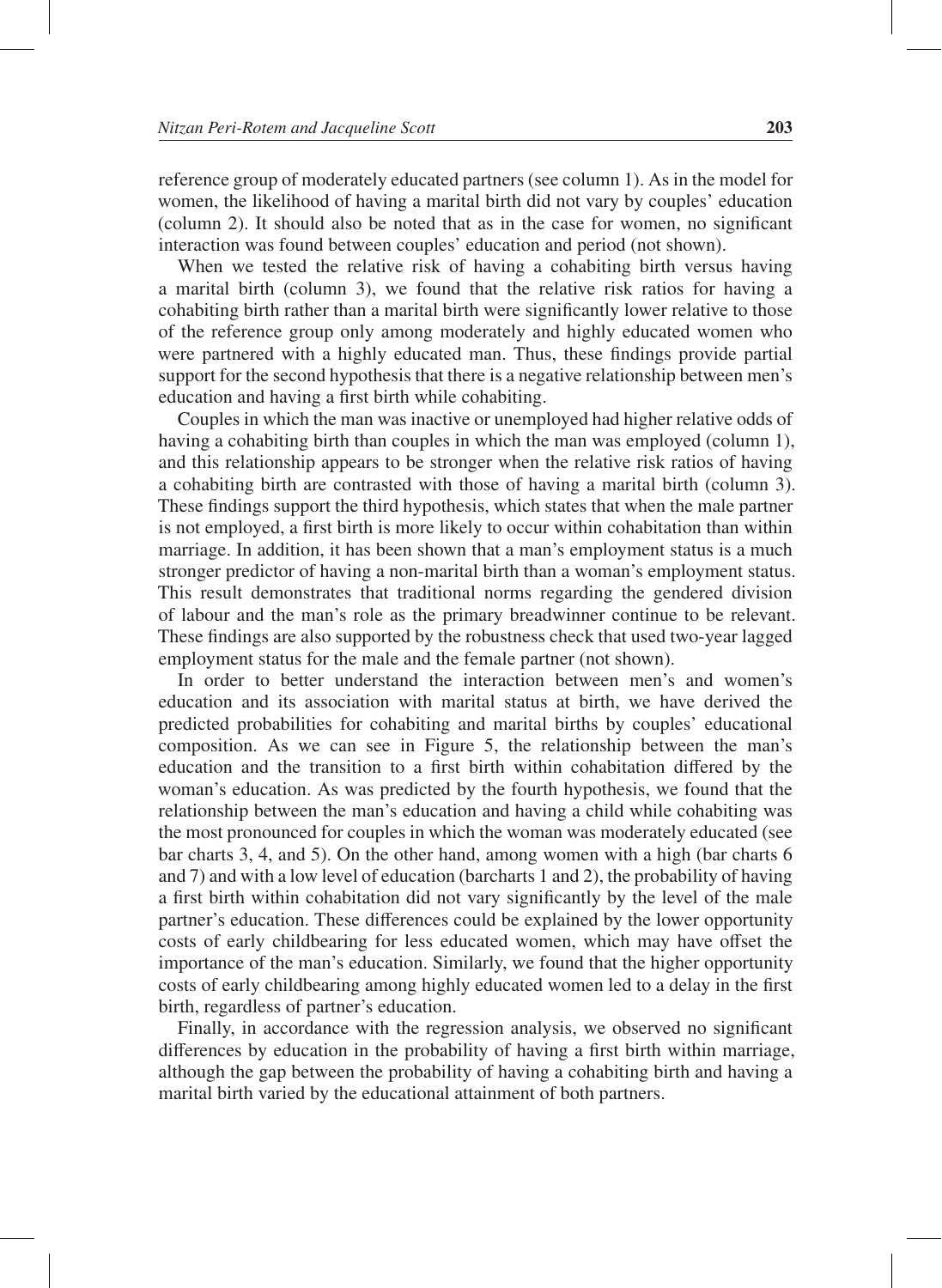



Note. Predicted probabilities are adjusted by men's and women's age and employment status. Sources: BHPS (1991–2009), UKHLS (2010–2014).

# **6 Discussion**

In the present study, we explored how the partnership context at first birth varied according to the educational and employment status of women and their partners over the past two decades. The descriptive analysis of the first birth by women's partnership status from 1991 to 2012 showed that there were substantial increases in the shares of first births within cohabitation among women of all educational groups, with the levels being higher among women with a low (54%) or a moderate (53%) level of education than among women with a high level of education (26%). Nevertheless, as highly educated women also became more likely over the observed period to have a first birth while cohabiting, the differences by educational level in the likelihood of having a non-marital birth did not change significantly over the study period. Meanwhile, the proportion of first births to unpartnered women remained relatively stable. Policy interventions aimed at reducing the incidence of teenage pregnancies may have played some part in this relative stability, along with the imposition of opportunity costs for non-partnered mothers through welfare-towork reforms (Brewer et al. 2012).

Thus, our first hypothesis that the educational gap in the likelihood of having a first birth outside of marriage is widening has not been confirmed. This result may reflect changes in the educational composition of women in Britain; i.e. as the proportion of women with a higher level of education increases, the highly educated group becomes more heterogeneous. This trend could have helped to suppress any further divergence by education in shares of cohabitating births.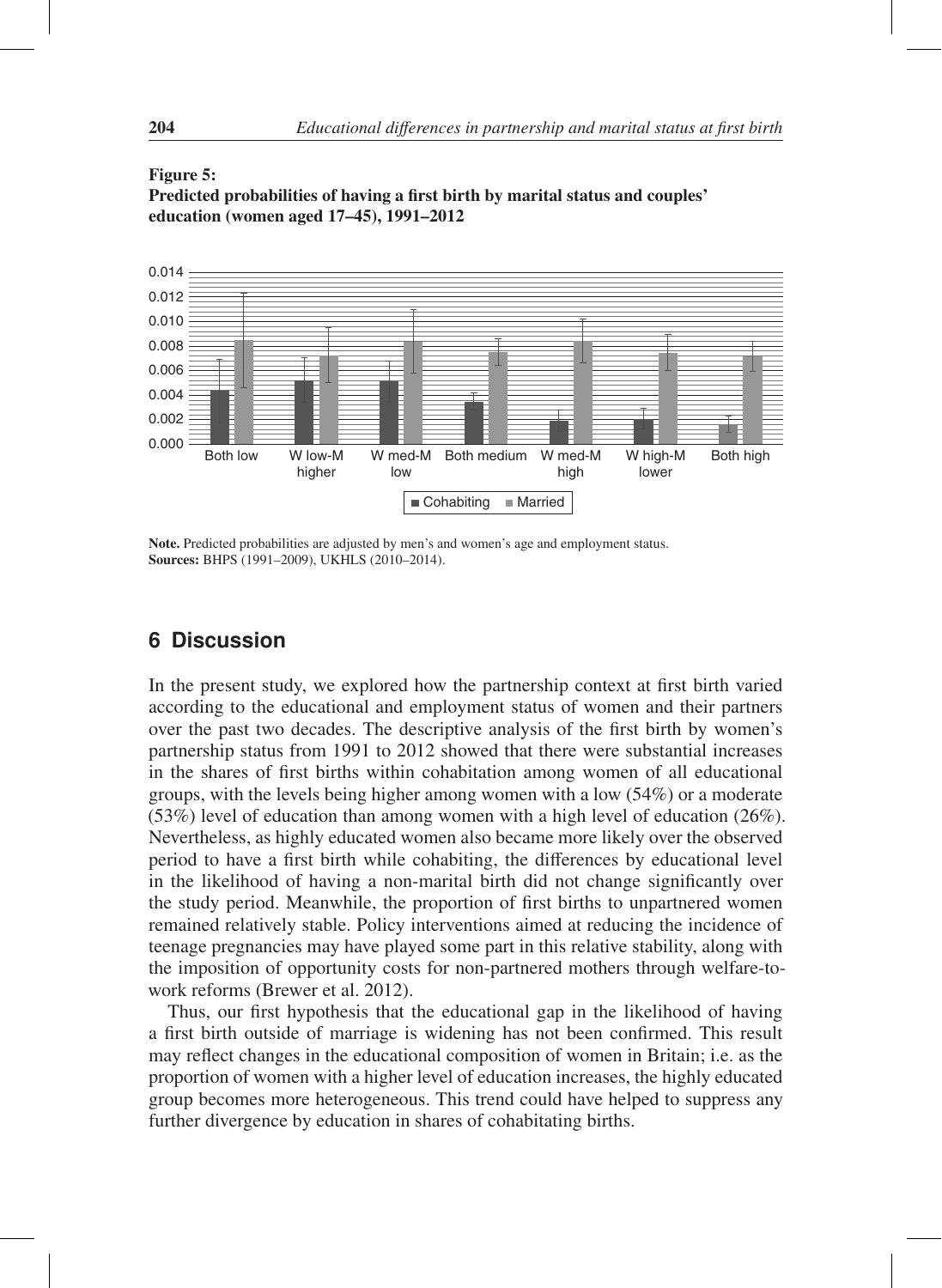The increase in the share of first births within cohabitation among all educational groups may also reflect a growing acceptance of new forms of living arrangements, as suggested by the second demographic transition theory. However, this shift in family norms does not explain the continuing negative educational gradient in births within cohabitation. Therefore, it is more likely that this pattern is the result of differential earnings potential (opportunity costs); an explanation that is also supported by findings from the couples' analysis. It should be noted that cohort changes in the timing of the first birth by education may also help to explain the observed patterns. As previous studies have shown, the rise in the age at first birth across cohorts has been much more pronounced among highly educated women than among their less educated peers (Berrington et al. 2015b; Ratcliffe and Smith 2006). Since less educated women tend to have their children relatively early in the life course, they are also less likely than better educated women to be married when they have their first child. Furthermore, our findings are related to changes in partnership status at first birth across time periods. While each period is dominated by different birth cohorts, possible cohort effects on changes in family behaviours may be obscured.

After taking both men and women's characteristics into account, we found that the relative risk ratios of having a first birth within cohabitation rather than within marriage were significantly lower among medium and highly educated women who were partnered with a highly educated man than among medium educated couples. This finding indicates that the educational levels of both partners affected the likelihood of having a non-marital birth, and that this likelihood declined with men's education, as predicted by the second hypothesis. In addition, the findings support the third hypothesis, which states that a first birth is more likely to occur within cohabitation rather than within marriage when the male partner is not in paid employment. The results also indicate that the female partner's employment status was less significant than her marital status at first birth. These findings support the assumption that economic insecurity is an important determinant of non-marital childbirth, especially when it affects the male partner.

Finally, the fourth hypothesis on the interaction between men's and women's educational attainment is also supported, as the results indicate that men's educational gradient for cohabiting versus being married at the first birth was steepest among couples in which the woman was moderately educated, while there was less variation when the female partner had either a low or a high level of education. These results may reflect the differential opportunity costs of non-marital childbearing for each group; i.e. the opportunity costs associated with having a child while cohabiting may be particularly low for the least educated women and particularly high for the most educated women, regardless of the male partner's education. By contrast, moderately educated women may be more influenced by their partner's earnings capacity when making decisions about childbearing and marriage. These findings are in line with the marriage market search theory, which posits that a highly educated woman with strong marriage prospects is more likely to wait until she is married to have her first child, while a less educated woman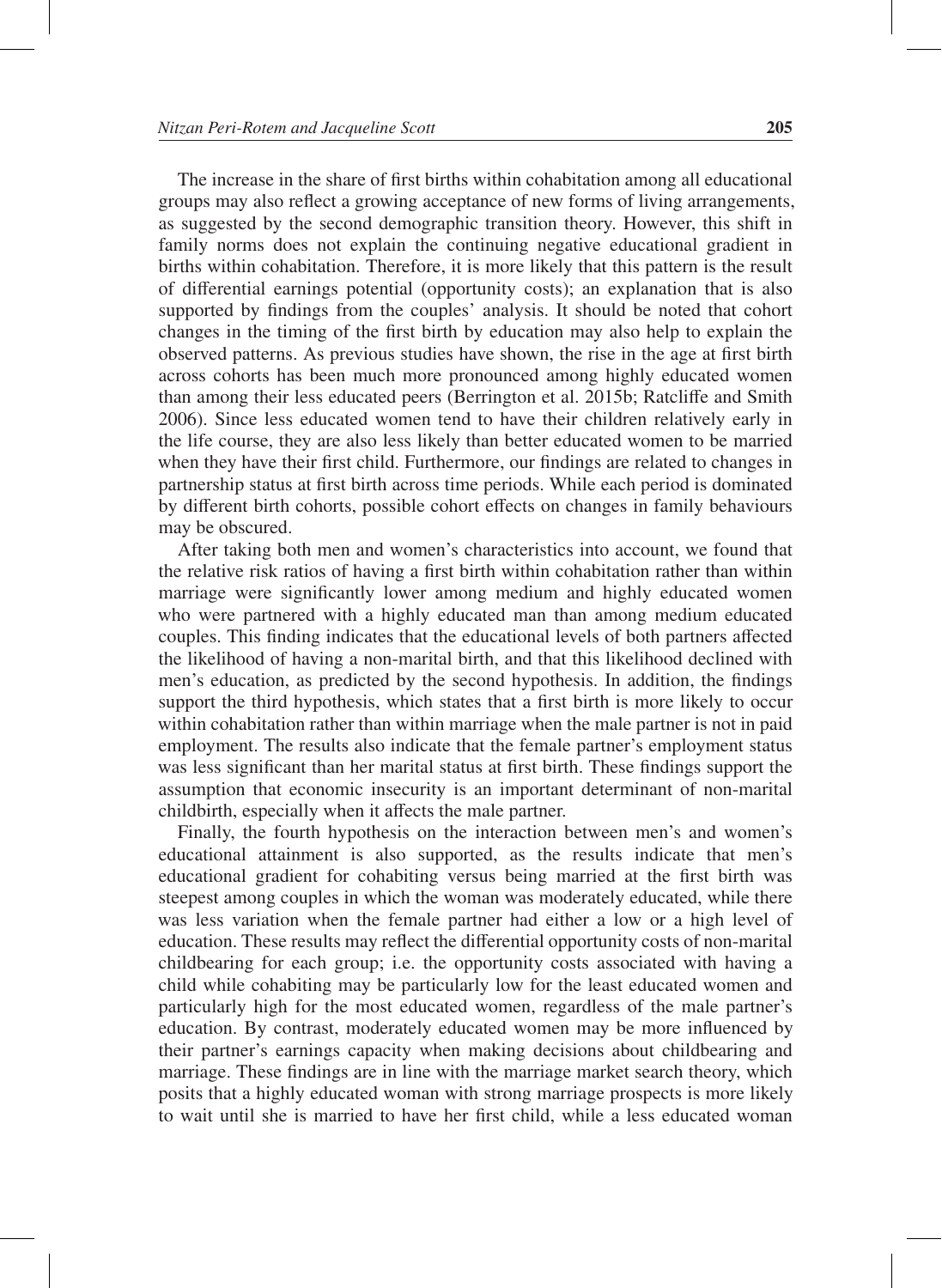who is less likely to marry a well educated man would gain less from postponing childbirth until after marriage. However, a woman with a medium level of education may have less certain marriage prospects; thus, the timing of her first birth is more likely to depend on her partner's earnings potential.

To date, there is no evidence for the UK of significant growth in the differences in rates of non-marital childbearing by level of education. However, given that marriage rates are declining more sharply among women with low and moderate educational levels than among highly educated women, it seems likely that educational differences in non-marital childbearing will remain, and that they could increase further. As McLanahan (2004, 2011) has argued, this pattern may reflect and preserve social class disparities, as individuals with fewer economic resources continue to have higher birth rates within cohabitation, which is a less stable union form than marriage. Given the traditional gendered division of labour that tends to arise in the wake of parenthood, union breakdown is often associated with reduced economic circumstances for both mothers and children. Thus, the persistent differences by level of education in rates of non-marital first births among women matter, not least because of their ramifications for the life chances of their children's generation.

# **Acknowledgments**

This study was supported by the Philomathia Social Sciences Research Programme at the University of Cambridge.

### **References**

- Berrington, A. 2014. The changing demography of lone parenthood in the UK. Working Paper 48, ESRC Centre for Population Change: University of Southampton.
- Berrington, A. and J. Stone 2015. Cohabitation trends and patterns in the UK. ESRC Centre for Population Change Report: University of Southampton.

http://www.cpc.ac.uk/publications/Cohabitation%20trends%20and%20patterns%20in% 20the%20UK.pdf, Accessed on 25 February 2016.

- Berrington, A., B. Perelli-Harris and P. Trevena 2015a. Commitment and the changing sequence of cohabitation, childbearing, and marriage: Insights from qualitative research in the UK. *Demographic Research* 33(12): 327–362.
- Berrington, A., J. Stone and E. Beaujouan 2015b. Educational differences in timing and quantum of childbearing in Britain: A study of cohorts born 1940-1969. *Demographic Research* 33(26): 733–764.
- Blossfeld, H.-P. and R. Müller 2002. Union disruption in comparative perspective: The role of assortative partner choice and careers of couples. *International Journal of Sociology* 32(4): 3–35.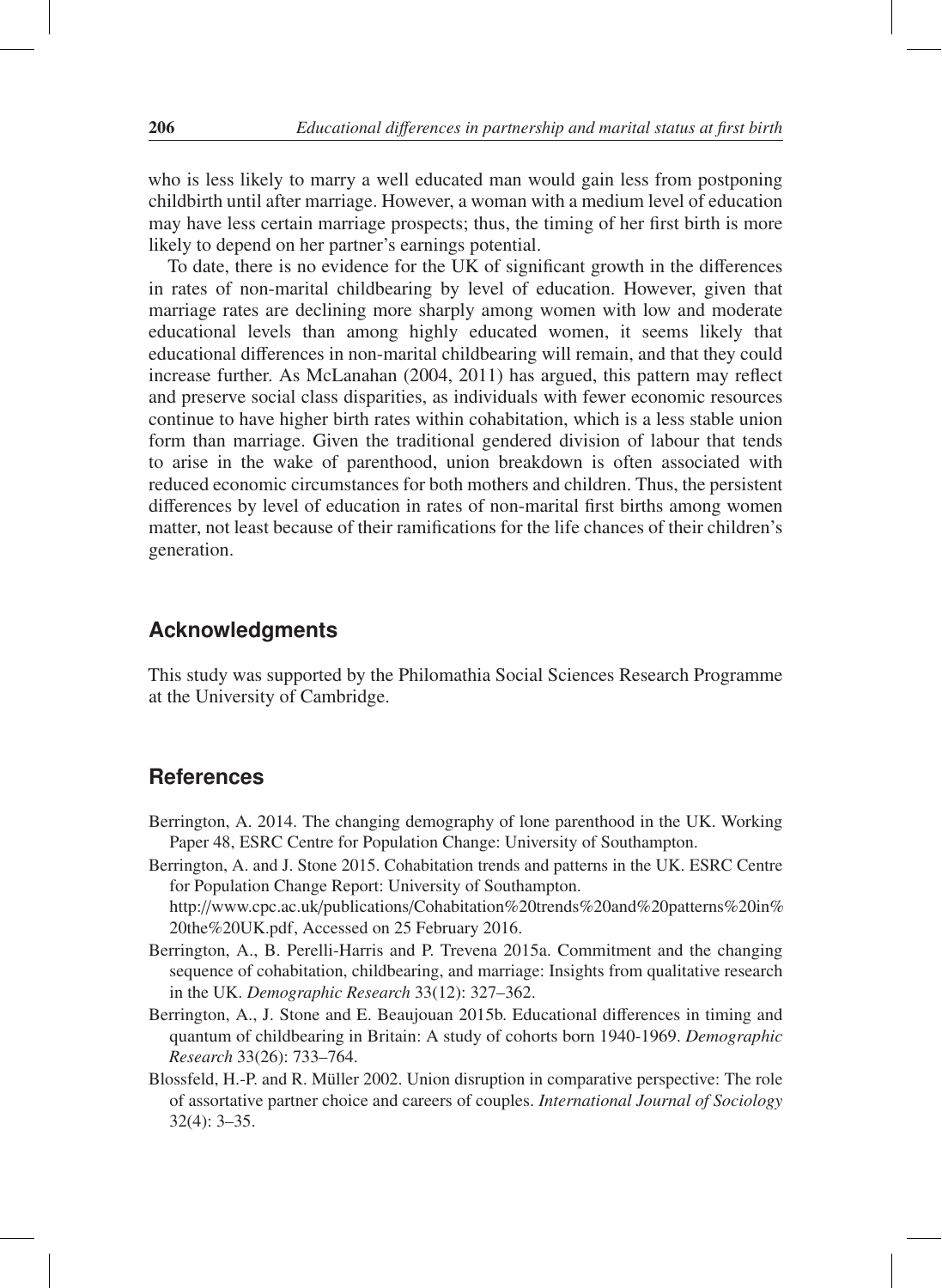- Brewer, M., A. Ratcliffe and S. Smith 2012. Does welfare reform affect fertility? Evidence from the UK. *Journal of Population Economics* 25:245–266.
- Brown, S. L. 2010. Marriage and child well-being: Research and policy perspectives. *Journal of Marriage and Family* 72(5): 1059–1077.
- Buck, N. and S. McFall 2012. Understanding Society: Design overview. *Longitudinal and Life Course Studies* 3(1): 5–17.
- Bumpass, L. 1990. What's happening to the family? Interactions between demographic and institutional change. *Demography* 27(4): 483–498.
- Ermisch, J. F. 2001. Cohabitation and childbearing outside marriage in Britain. In *Out of wedlock: causes and consequences of nonmarital fertility*, eds L. L. Wu and B. Wolfe, 109–139. New York: Russell Sage Foundation.
- Ermisch, J. F. 2003. *An economic analysis of the family*. Princeton: Princeton University Press.
- Ermisch, J. F. 2008. The new dynamics of family formation and the explosion of childbearing outside marriage. In *Women and employment: Changing lives and new challenges*, eds J. Scott, S. Dex and H. Joshi, 133–155. Cheltenham: Edward Elgar.
- Ermisch, J. F. and M. Francesconi 2000. Cohabitation in Great Britain: Not for long, but here to stay. *Journal of the Royal Statistical Society Ser. A* 163(2): 153–171.
- Esteve, A., J. García-Román and I. Permanyer 2012. The gender-gap reversal in education and its effect on union formation: The end of hypergamy? *Population and Development Review* 38(3): 535–546.
- Gibson-Davis, M. C., K. Edin and S. McLanahan 2005. High hopes but even higher expectations: The retreat from marriage among low-income couples. *Journal of Marriage and the Family* 67: 1301–1312.
- Goldstein, J. R. and C. T. Kenney 2001. Marriage delayed or marriage foregone? New cohort forecasts of first marriage for U.S. women. *American Sociological Review* 66(4): 506–519.
- Goodman, A. and E. Greaves 2010. *Cohabitation, marriage and child outcomes*, Commentary 114, London: Institute for Fiscal Studies. http://www.ifs.org.uk/publications/4823. Accessed on 28 February 2016.
- Grow, A. and J. Van Bavel 2015. Assortative mating and the reversal of gender inequality in education in Europe: An Agent-Based Model. *PLoS ONE* 10(6): e0127806. DOI: 10.1371/journal.pone.0127806.
- Harkness, S., P. Gregg and L. MacMillan 2012. Poverty: the role of institutions, behaviours and culture. The Joseph Rowntree Foundation, University of Bath.
- Inanc, H. 2015. Unemployment and the timing of parenthood: implications of partnership status and partner's employment. *Demographic Research* 32(7): 219–250.
- Kiernan, K. 2004. Unmarried cohabitation and parenthood in Britain and Europe. *Law and Policy* 26(1): 33–55.
- Kiernan, K. and K. Smith 2003. Unmarried parenthood: new insights from the Millennium Cohort Study. *Population Trends* 114: 26–33.
- Kiernan, K., S. McLanahan, J. Holmes and M. Wright 2011. Fragile families in the US and UK. Working Paper WP 11-04- FF, Center for Research on Child Well-Being: Princeton University.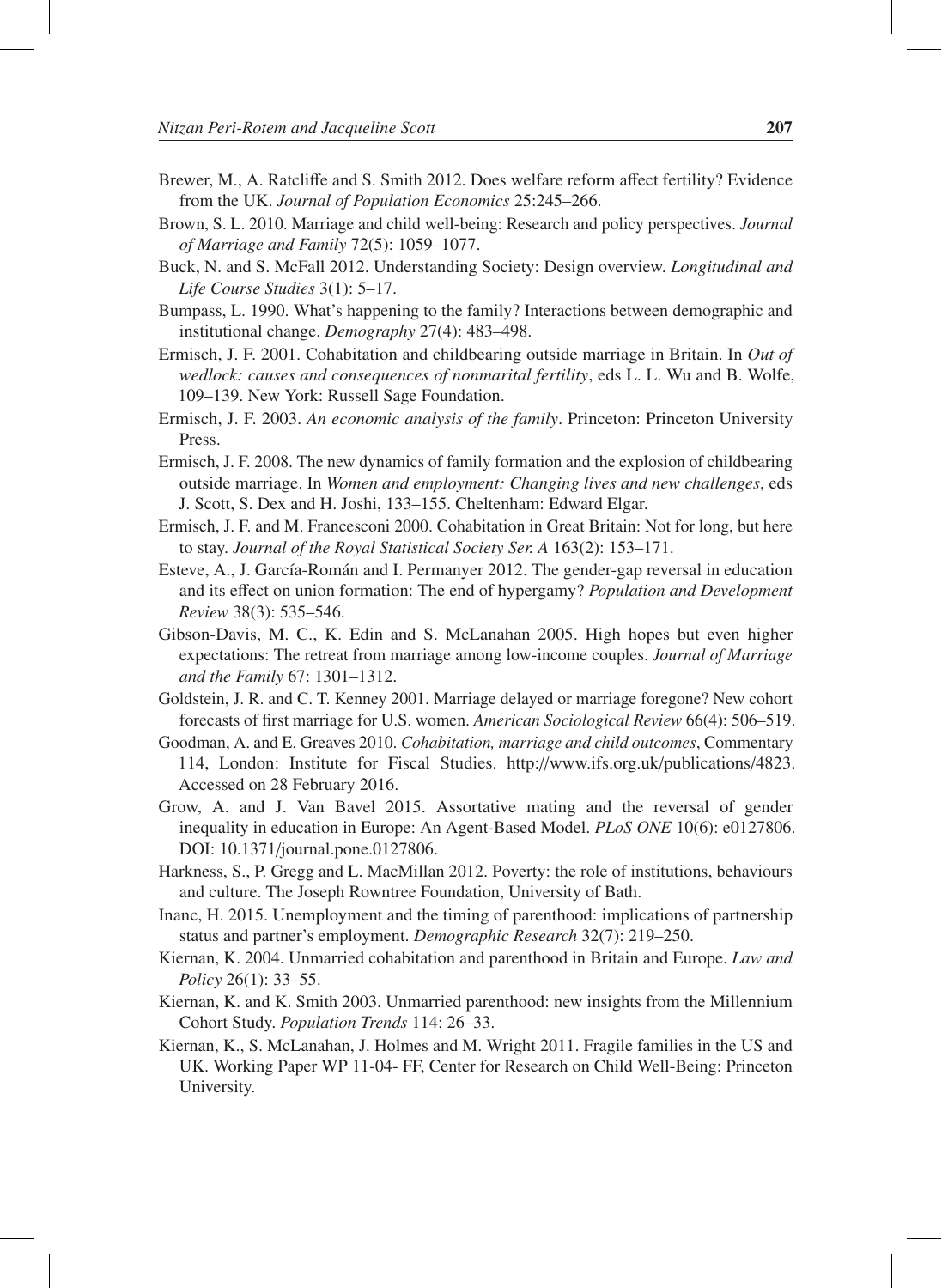- Knies, G. ed. 2015. *Understanding society UK household longitudinal study: Wave 1-5, 2009-2014, User Manual*. Colchester: University of Essex.
- Laslett, P., K. Oosterveen and R. M. Smith 1980. *Bastardy and its comparative history*. London: Edward Arnold.
- Lesthaeghe, R. 2010. The unfolding story of the Second Demographic Transition. *Population and Development Review* 36(2): 211–251.
- Lesthaeghe, R. and J. Surkyn 1988. Cultural dynamics and economic theories of fertility change. *Population and Development Review* 14(1): 1–45.
- Lundberg, S. and R. A. Pollak 2013. Cohabitation and the uneven retreat from marriage in the U.S., 1950-2012. Discussion Paper No. 7607, Bonn: IZA.
- Lynn, P. 2011. Maintaining cross-sectional representativeness in a longitudinal general population survey. Understanding Society, Working Paper Series No 2011–04.
- Lynn, P., J. Burton, O. Kamineska, G. Knies and A. Nandi 2012. An initial look at nonresponse and attrition in Understanding Society. Understanding Society, Working Paper Series, No 2012-02.
- McLanahan, S. 2004. Diverging destinies: How children are faring under the second demographic transition. *Demography* 41(4): 607–627.
- McLanahan, S. 2011. Family instability and complexity after a nonmarital birth: Outcomes for children in fragile families. In *Social class and changing families in an unequal America*, eds M.-J. Carlson and P. England, 108–133. Stanford: Stanford University Press.
- Mills, M. and H.-P. Blossfeld 2005. Globalization, uncertainty, and the early life course: A theoretical framework. In *Globalization, uncertainty and youth in society*, eds H.-P. Blossfeld, E. Klijzing, M. Mills and K. Kurz, 1–24. Abingdon: Routledge.
- N´ı Bhrolchain, M. and E. Beaujouan 2013. Education and cohabitation in Britain: A return ´ to traditional patterns? *Population and Development Review* 39(3): 441–458.
- Nitsche, N., A. Matysiak, J. Van Bavel and D. Vignoli 2015. Partners' educational pairings and fertility across Europe. Families and Societies, Working Paper Series no. 38.
- Office for National Statistics 2015. Births by Parents' Characteristics, England and Wales. http://www.ons.gov.uk/peoplepopulationandcommunity/birthsdeathsandmarriages/ livebirths/datasets/birthsbyparentscharacteristics. Accessed on 28 October 2016.
- Office for National Statistics 2016. Mid-year population estimates: Single year of age and sex for local authorities in the United Kingdom; estimated resident population 1991–2012. https://www.ons.gov.uk/peoplepopulationandcommunity/populationandmigration/ populationestimates/datasets/populationestimatesforukenglandandwalesscotlandandnorthernireland. Accessed on 27 October 2016.
- Oppenheimer, V. K. 2003. Cohabiting and marriage during young men's career-development process. *Demography* 40: 127–149.
- Oppenheimer, V. K., M. Kalmijn and N. Lim 1997. Men's career development and marriage timing during a period of rising inequality. *Demography* 34: 311–330.
- Perelli-Harris, B. and T. P. Gerber 2011. Nonmarital childbearing in Russia: Second demographic transition or pattern of disadvantage? *Demography* 48(1): 317–342.
- Perelli-Harris, B., W. Sigle-Rushton, M. Kreyenfeld, T. Lappegård, R. Keizer and C. Berghammer 2010. The educational gradient of childbearing within cohabitation in Europe. *Population and Development Review* 36(4): 775–801.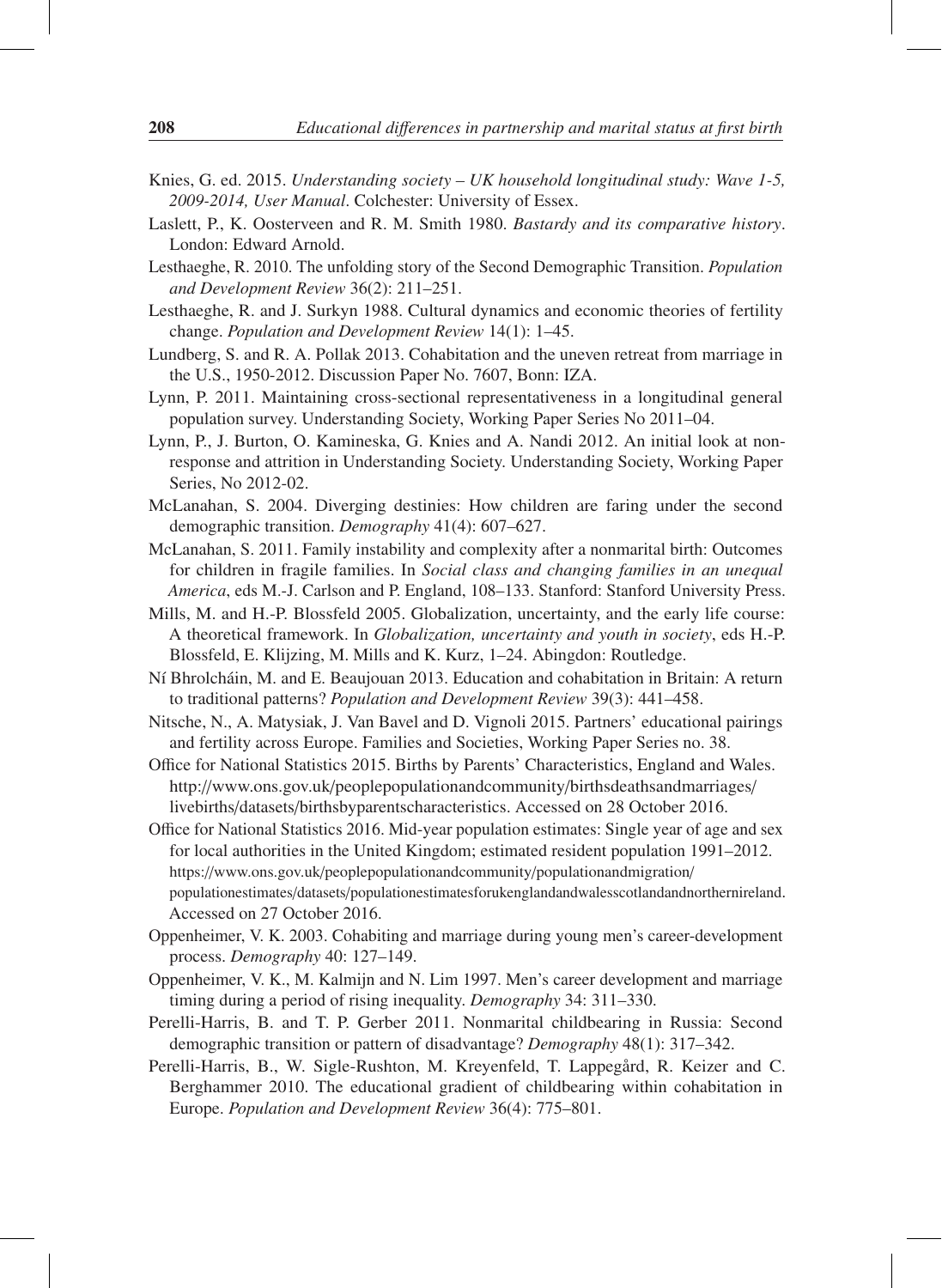- Perelli-Harris, B., M. Kreyenfeld, W. Sigle-Rushton, R. Keizer, T. Lappegård, A. Jasilioniene, C. Berghammer and P. Di Giulio 2012. Changes in union status during the transition to parenthood in eleven European countries, 1970s to early 2000s. *Population Studies* 66(2): 167–182.
- Perelli-Harris, B., M. Kreyenfeld, W. Sigle-Rushton, R. Keizer, T. Lappegård, A. Jasilioniene, C. Berghammer, P. Di Giulio and K. Koeppen 2009. The increase in fertility in cohabitation across Europe: Examining the intersection between union status and childbearing. Rostock, MPIDR Working Paper WP-2009-021.
- Ratcliffe, A. and S. Smith 2006. Fertility and women's education in the UK: a cohort analysis. Working Paper No. 07/165, Centre for Market and Public Organisation: University of Bristol.
- Rendall, M. S., O. Ekert-Jaffe, H. Joshi, K. Lynch and R. Mougin 2009. Universal ´ versus economically polarized change in age at first birth: a French-British comparison. *Population and Development Review* 35(1): 89–115.
- Sassler, S., S. Roy and E. Stasny 2014. Men's economic status and marital transitions of fragile families. *Demographic Research* 30(3): 71–109.
- Sigle-Rushton, W. 2008. England and Wales: Stable fertility and pronounced social status differences. *Demographic Research* 19: 455–502.
- Smith, S. and A. Ratcliffe 2009. Women's education and childbearing: A growing divide. In *Fertility, living arrangements, care and mobility: Understanding population trends V. 1*, eds J. Stillwell, E. Coast and D. Kneale, 41–58. Dordrecht: Springer.
- Taylor, M. F., J. Brice, N. Buck and E. Prentice-Lane 2010. *British Household Panel Survey user manual, Volume A: Introduction, technical report and appendices*. Colchester: University of Essex.
- University of Essex. Institute for Social and Economic Research. 2010. *British Household Panel Survey: Waves 1-18, 1991-2009*. [data collection]. *7th Edition.* UK Data Service, SN: 5151, DOI: 10.5255/UKDA-SN-5151-1.
- University of Essex. Institute for Social and Economic Research, NatCen Social Research. 2015. *Understanding Society: Waves 1-5, 2009-2014: Special Licence Access*. [data collection]. *6th Edition.* UK Data Service, SN: 6931, DOI: 10.5255/UKDA-SN-6931-5.
- Van Bavel, J. 2012. The reversal of gender inequality in education, union formation and fertility in Europe. *Vienna Yearbook of Population Research* 10: 127–154.
- Vincent-Lancrin, S. 2008. The reversal of gender inequalities in higher education: An ongoing trend. In *OECD higher education to 2030. Vol. 1*, 265–298. Demography. Paris: OECD.
- Wiik, K. A., E. Bernhardt and T. Noack 2010. Love or money? Marriage intentions among young cohabitors in Norway and Sweden. *Acta Sociologica* 53(3): 269–287.
- Wu, L. L., L. Bumpass and K. Musick 2001. Historical and life course trajectories of nonmarital childbearing. In *Out of wedlock: Causes and consequences of nonmarital fertility*, eds L. L. Wu and B. Wolfe, 3–48. New York: Russell Sage Foundation.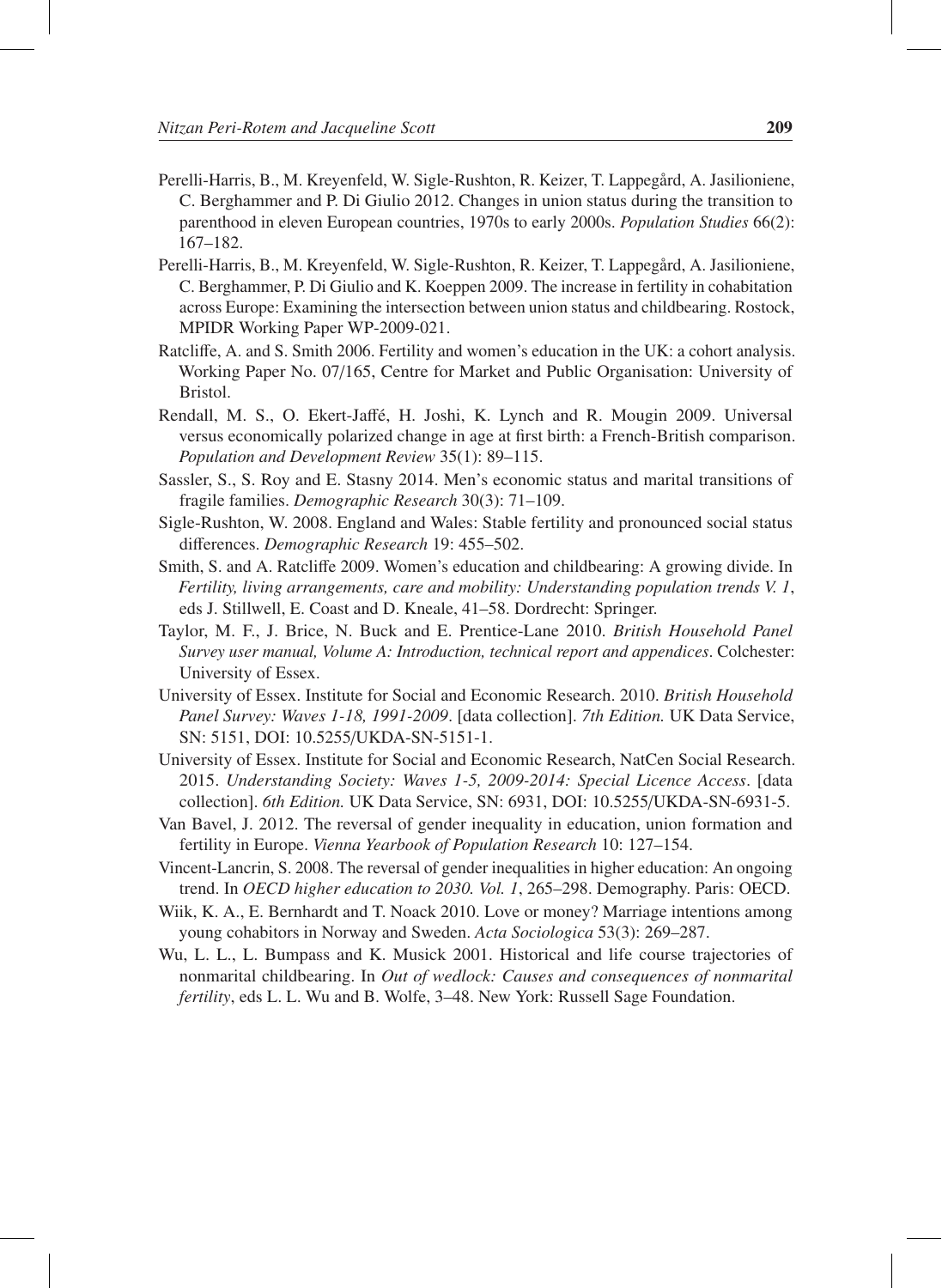# **Appendix**

# **Comparability of educational attainment in the BHPS and the UKHLS**

The main variables used to measure the level of education in the UKHLS do not perfectly align with the educational measures of the BHPS (Knies 2015). For example, the UKHLS survey does not distinguish between different numbers of qualifications for GCSEs or A-Levels. However, a high level of comparability between the two surveys can be achieved by collapsing some of the original education categories in the BHPS. Thus, the following classification is used:

Low education (lower secondary qualifications) – includes CSE Grades  $2-5$ , O-Level grades D–E, GCSE grades D–G, Scottish SCE Ordinary Grade bands D–E or 4–5, Scottish Standard Grade levels 4–7, and no qualifications.

### Figure A.1: Age structure distribution of women aged 17–45 by period in Britain – comparison of the BHPS original sample with the ONS vital registration data



Sources: BHPS 1991-2009; UKHLS 2010-2014; ONS (2016).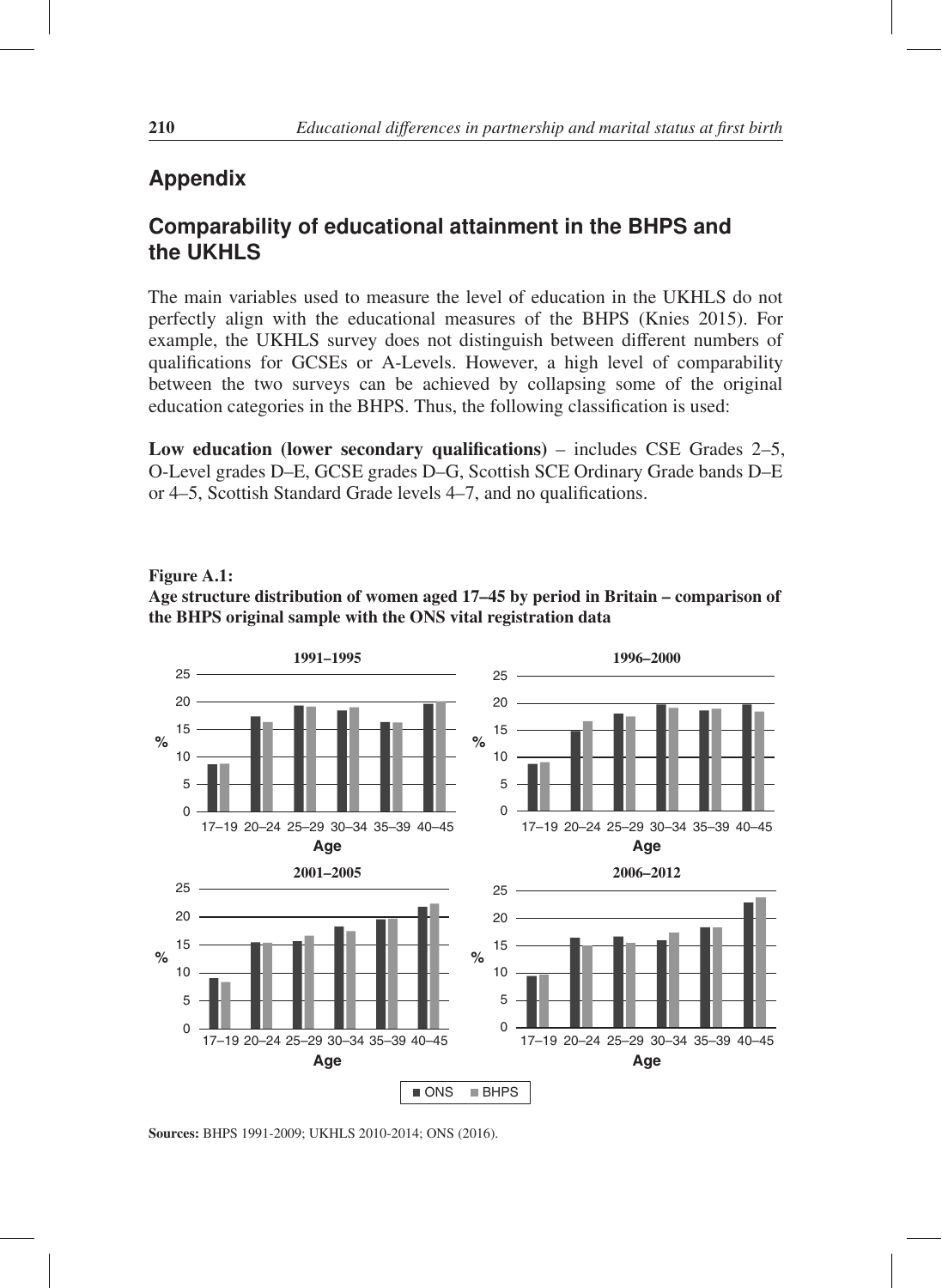#### Figure A.2:





Sources: BHPS 1991-2009; UKHLS 2010-2014; ONS (2015).

Medium education (upper secondary qualifications) – includes A-Levels, Scottish Certificate of Sixth Year Studies, Higher School Certificate, Ordinary National Certificate/Diploma, BEC/TEC/BTEC, National/General Certificate or Diploma, O-Level grades A–C, GCSE grades A–C, CSE grade 1, Scottish O-Grades (pass or bands A–C or 1–3), School Certificate or Matric, Scottish Standard Grade Levels 1–3, and City & Guilds Certificate.

High education (degree level and other higher qualifications) – First degree or higher, Higher National Certificate/Diploma, teaching qualifications, and nursing qualifications.

In order to check the comparability of the educational measure, we performed a cross-tabulation of individual qualifications in wave 18 of the BHPS and the second wave of UKHLS (see Table A.1). The cross-tabulation shows a very close match between the two surveys. Overall, 94% of respondents who were interviewed in both waves had the same level of education and 6% had a higher level of education in the 2010/11 survey than in the 2008 survey. The main reason for this increase is the accumulation of additional qualifications between the two waves. A negligible proportion of respondents had a lower level of education (0.2%), which can be attributed to coding errors or incorrect reporting of qualifications. We therefore conclude that, on the whole, the comparability of the measures of educational attainment used in the two surveys is very high.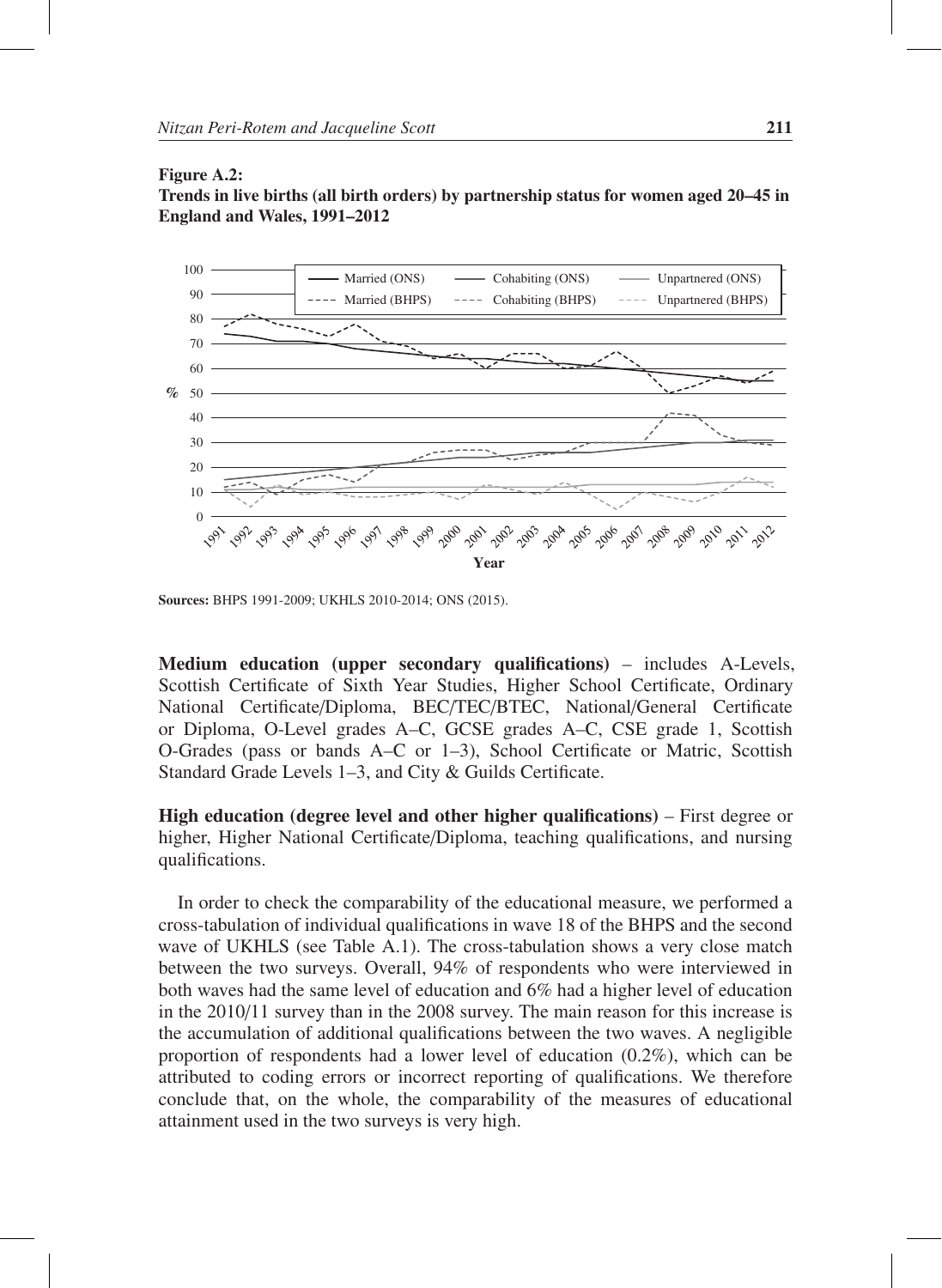#### Table A.1:

Cross-tabulation of educational attainment at wave 18 of the BHPS and at the 2nd wave of the UKHLS (sample sizes in parentheses)

| <b>Education at</b>   |                                       | <b>Education at wave 2 UKHLS</b>      |                                           |                                                |
|-----------------------|---------------------------------------|---------------------------------------|-------------------------------------------|------------------------------------------------|
| wave 18 BHPS          | Low                                   | <b>Medium</b>                         | High                                      | <b>Total</b>                                   |
| Low<br>Medium<br>High | 87\% (1339)<br>$0\%$ (8)<br>$0\%$ (1) | 12\% (189)<br>95% (2564)<br>$0\%$ (1) | $1\%$ (18)<br>5\% (122)<br>$100\%$ (1431) | 100\% (1546)<br>100\% (2687)<br>$100\%$ (1433) |
| Total                 | 24\% (1348)                           | 48% (2754)                            | 28\% (1571)                               | $100\%$ (5666)                                 |

Sources: BHPS (1991-2009), UKHLS (2010-2014)

The distribution of educational qualifications for men and women from 1991 to 2012 is also presented in Table A.2. It shows that the share of individuals with higher education more than doubled, from 14% in 1991 to 30% in 2012. The proportion of individuals with upper secondary education also increased, from 38% in 1991 to 49% in 2012. Meanwhile, the share of individuals with lower secondary education decreased, from 48% in 1991 to 21% in 2012. The share of highly educated men was higher than the share of highly educated women until recent years, when women overtook men.